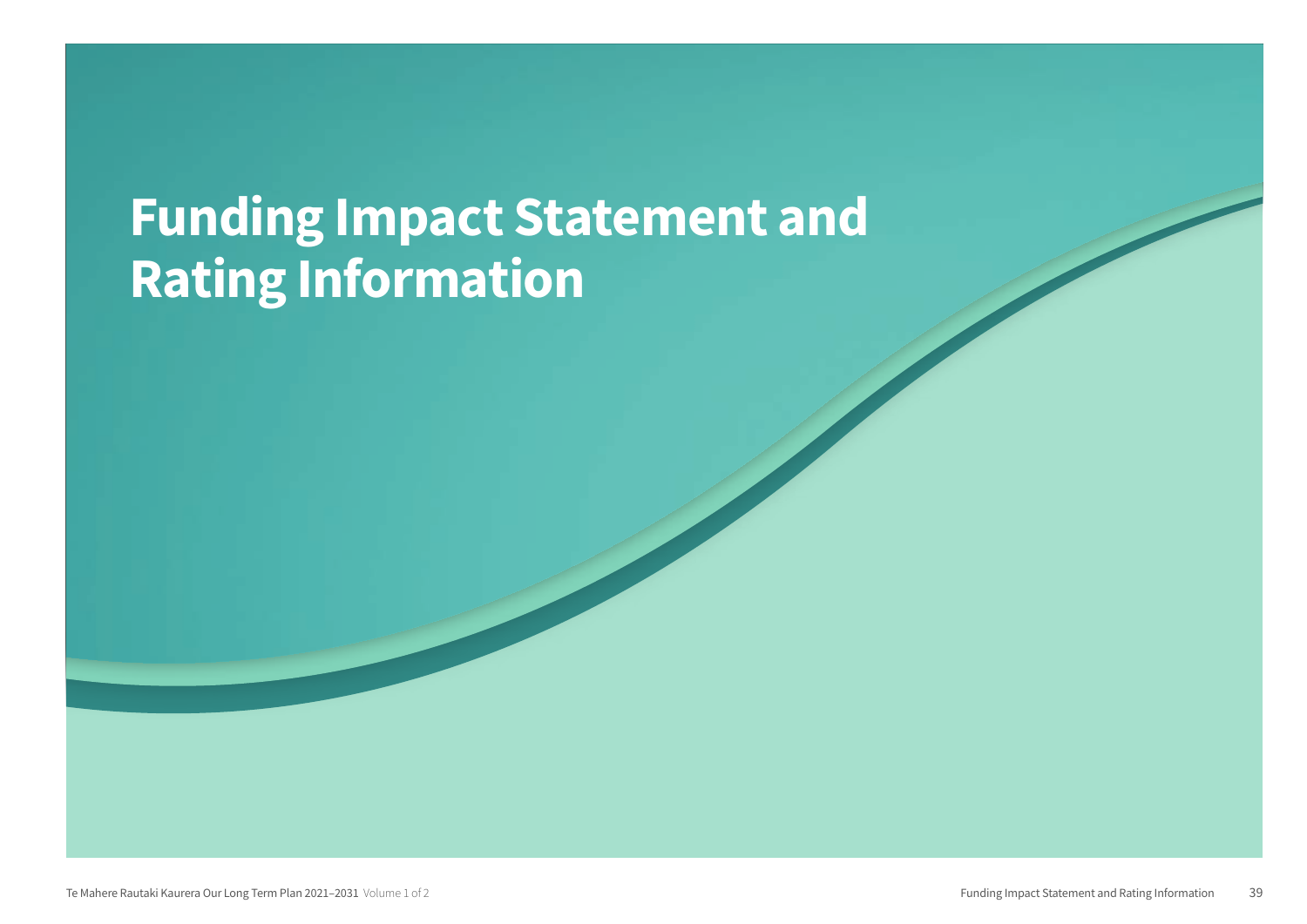## **Funding Impact Statement Funding Impact Statement**

This Funding Impact Statement sets out the sources of operational and capital funding Council will use to fund its activities over the period of the Long Term Plan (LTP), and how these funds will be applied. These funding sources were developed from an analysis of the Council activities and funding requirements which is set out in the Revenue and Financing Policy. Financing Policy.

### **Christchurch City Council Christchurch City Council**

### **Funding impact statement Funding impact statement**

| Plan       |                                                                          | Plan       |            |            |                          |            |            |                          |            |            |            |
|------------|--------------------------------------------------------------------------|------------|------------|------------|--------------------------|------------|------------|--------------------------|------------|------------|------------|
| 2020/21    |                                                                          | 2021/22    | 2022/23    | 2023/24    | 2024/25                  | 2025/26    | 2026/27    | 2027/28                  | 2028/29    | 2029/30    | 2030/31    |
|            | \$000                                                                    |            |            |            |                          |            |            |                          |            |            |            |
|            | Sources of operating funding                                             |            |            |            |                          |            |            |                          |            |            |            |
| 343,212    | General rates, uniform annual general charges, rates penalties           | 368,527    | 390,850    | 412,257    | 437,601                  | 458,710    | 483,324    | 502,327                  | 525,881    | 538,329    | 552,234    |
| 214,013    | Targeted rates                                                           | 226,215    | 240,237    | 257,956    | 273,762                  | 296,916    | 316,132    | 332,297                  | 349,104    | 363,623    | 384,904    |
| 22,620     | Subsidies and grants for operating purposes                              | 29,565     | 26.495     | 28.034     | 29,751                   | 30.689     | 31.513     | 32,044                   | 32.587     | 33.371     | 34,187     |
| 92,379     | Fees, charges                                                            | 100,150    | 108,507    | 115,557    | 118,654                  | 122,278    | 125,401    | 128,954                  | 132,907    | 136,316    | 139,911    |
| 47,567     | Interest and dividends from investments                                  | 38,260     | 52,510     | 72,162     | 78,766                   | 74,941     | 77,400     | 80,026                   | 84,832     | 87,973     | 92,026     |
| 12,999     | Local authorities fuel tax, fines, infringement fees, and other receipts | 15,018     | 15,270     | 14,502     | 14,312                   | 14,472     | 14,633     | 14,807                   | 15,035     | 15,324     | 15,610     |
| 732,790    | <b>Total operating funding</b>                                           | 777,735    | 833,869    | 900,468    | 952,846                  | 998,006    | 1,048,403  | 1,090,455                | 1,140,346  | 1,174,936  | 1,218,872  |
|            | Applications of operating funding                                        |            |            |            |                          |            |            |                          |            |            |            |
| 454,376    | Payments to staff and suppliers                                          | 448,144    | 464,889    | 486,921    | 500,320                  | 515,618    | 525,880    | 540,162                  | 558,306    | 570,871    | 586,122    |
| 88,635     | Finance costs                                                            | 85,429     | 85,011     | 89,765     | 95,234                   | 100,984    | 110,131    | 115,546                  | 120,859    | 119,206    | 119,138    |
| 38,960     | Other operating funding applications                                     | 52,307     | 49,928     | 49,879     | 68,052                   | 55,129     | 58,421     | 49,582                   | 50,560     | 51,556     | 51,868     |
| 581,971    | Total applications of operating funding                                  | 585,880    | 599,828    | 626,565    | 663,606                  | 671,731    | 694,432    | 705,290                  | 729,725    | 741,633    | 757,128    |
| 150,819    | Surplus (deficit) of operating funding                                   | 191,855    | 234,041    | 273,903    | 289,240                  | 326,275    | 353,971    | 385,165                  | 410,621    | 433,303    | 461,744    |
|            |                                                                          |            |            |            |                          |            |            |                          |            |            |            |
|            | Sources of capital funding                                               |            |            |            |                          |            |            |                          |            |            |            |
| 42,407     | Subsidies and grants for capital expenditure                             | 119,041    | 196,798    | 55,113     | 35,983                   | 36,152     | 40,598     | 39,754                   | 27,734     | 29,115     | 30,105     |
| 21,874     | Development and financial contributions                                  | 24,276     | 24.115     | 23,112     | 23,013                   | 23,565     | 24,131     | 24,734                   | 25,402     | 26,088     | 26,766     |
| 154,336    | Net increase (decrease) in debt                                          | 317,337    | 222,602    | 323,072    | 180,131                  | 138,663    | 117,914    | 117,913                  | 48,727     | 44,828     | 35,832     |
| 4,994      | Gross proceeds from sale of assets                                       | 6,996      | 6,134      | 520        | 533                      | 546        | 560        | 576                      | 592        | 609        | 625        |
| 1,173      | Other dedicated capital funding                                          | 1,126      | 1,150      | 1,176      | 1,202                    | 1,231      | 1,260      | 1,293                    | 1,327      | 1,363      | 1,398      |
| 224,784    | Total sources of capital funding                                         | 468,776    | 450,799    | 402,993    | 240,862                  | 200,157    | 184,463    | 184,270                  | 103,782    | 102,003    | 94,726     |
|            | Applications of capital funding                                          |            |            |            |                          |            |            |                          |            |            |            |
|            | Capital expenditure                                                      |            |            |            |                          |            |            |                          |            |            |            |
| 279,908    | - to replace existing assets (a)                                         | 258,203    | 224,776    | 268,561    | 306,425                  | 303,761    | 303,136    | 319,149                  | 312.661    | 313,411    | 292,723    |
| 184,431    | - to improve the level of service                                        | 314,207    | 386,807    | 343,010    | 170,061                  | 160,766    | 187,471    | 196,696                  | 145,161    | 161,219    | 194,007    |
| 42,751     | - to meet additional demand                                              | 61,564     | 76,219     | 64,488     | 62,283                   | 60,987     | 47,469     | 58,305                   | 60,050     | 64,580     | 68,730     |
| (144, 187) | Increase (decrease) in reserves                                          | 1,657      | 1,038      | 3,037      | (6,667)                  | 2,918      | 3,058      | 1,947                    | 3,531      | 2.919      | 3,010      |
| 12,700     | Increase (decrease) of investments                                       | 25,000     | (4,000)    | (2, 200)   | (2,000)                  | (2,000)    | (2,700)    | (6,662)                  | (7,000)    | (6, 823)   | (2,000)    |
| 375,603    | Total applications of capital funding                                    | 660,631    | 684,840    | 676,896    | 530,102                  | 526,432    | 538,434    | 569,435                  | 514,403    | 535,306    | 556,470    |
|            | (150,819) Surplus (deficit) of capital funding                           | (191, 855) | (234, 041) | (273, 903) | (289, 240)               | (326, 275) | (353, 971) | (385, 165)               | (410, 621) | (433, 303) | (461, 744) |
|            | <b>Funding balance</b>                                                   |            |            |            | $\overline{\phantom{a}}$ |            |            | $\overline{\phantom{a}}$ |            |            |            |
|            |                                                                          |            |            |            |                          |            |            |                          |            |            |            |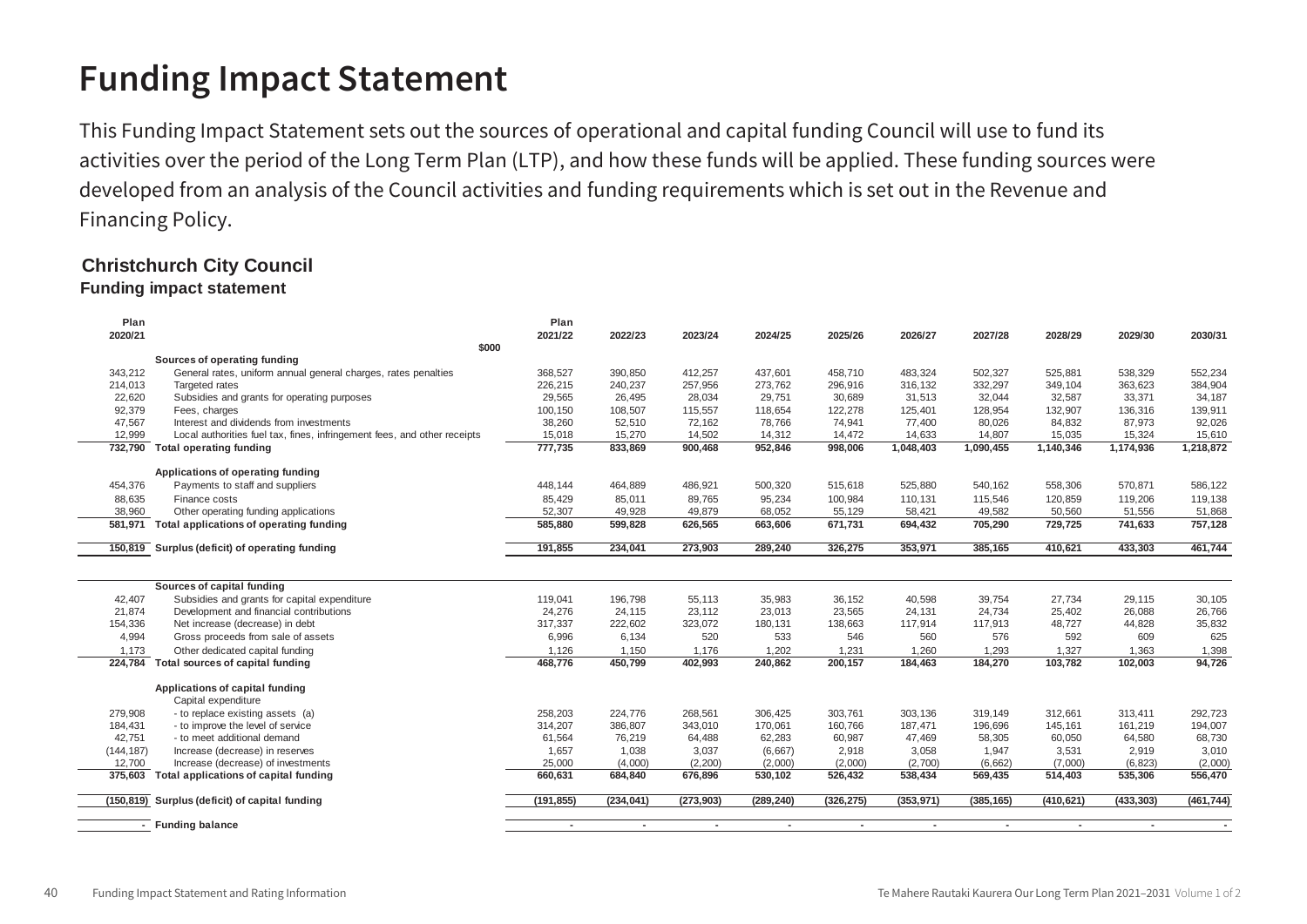### **Where our funding will come from**

Rates are the main source of funding for the Council's activities. In the 2021/22 financial year, the Council is proposing to collect \$594.7 million in rates to help pay for essential services such as water supply, roading and wastewater treatment, as well as capital renewal and replacement projects and events and festivals. **Where the community will come for the funding will compute** the computation of the computation of the computation<br>Projects and events and restricts.

This income is supplemented with funding from fees and charges, Government subsidies, development contributions, interest and dividends from subsidiaries. Borrowing provides the funding for a significant portion of the capital programme.

The Council owns shares in major local companies through its wholly-  $11\%$ owned subsidiary Christchurch City Holdings Limited (CCHL). These Fees, charges and Fees, charges and companies include Christchurch International Airport, City Care, Lyttelton Port Company, Orion, Eco Central, Enable Services, RBL Property, and Development Christchurch. CCHL is forecasting to pay a dividend of \$16.1 million in 2021/22.

#### **Where our funding will come from:**

| <b>Funding Sources 2021/22</b>              | $\frac{0}{0}$ | \$000     |
|---------------------------------------------|---------------|-----------|
|                                             |               |           |
| Rates                                       | 47%           | 594,742   |
| <b>Borrowing</b>                            | 27%           | 346,586   |
| Fees, charges and operational subsidies     | 11%           | 144,733   |
| Capital contributions, grants and subsidies | 10%           | 120,167   |
| Dividends and interest received             | 3%            | 38,260    |
| Development contributions                   | 2%            | 24,276    |
| <b>Asset Sales</b>                          | $< 1\%$       | 6,996     |
|                                             | 100%          | 1,275,760 |

#### **Where our funding will come from 2021/22**

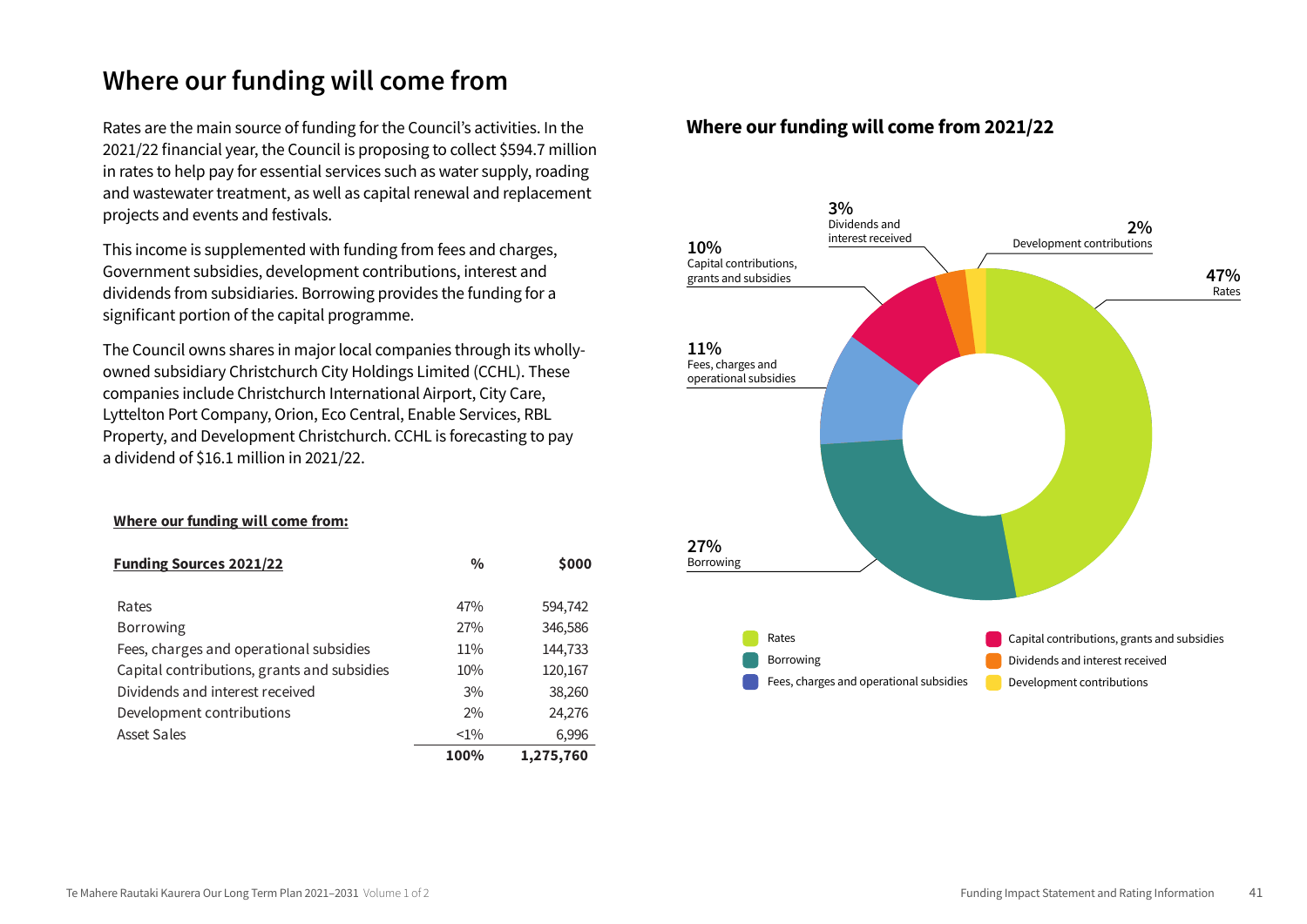### **Where our funding will go**

Much of the Council's spending goes toward providing essential services to keep the city running smoothly. This includes maintaining sewerage and drainage systems, water supply, our roads and parks. **Where our funding will go** 

The table and graph below show where the Council will spend the funding collected during 2021/22. These include both day to day operational and solutions of the council spending  $3\%$ expenditure and capital expenditure. Council will spend the funding collected

The Other classification includes \$64.4 million of interest costs either  $\frac{3}{20}$  externally recovered or not allocated to Groups of Activities. Capital  $\frac{3}{20}$ expenditure for the Canterbury Multi Use Arena, IT projects, and Performing Arts Precinct are also included.  $\tau$ running smoothly. This includes matrix  $6\%$ 

#### **Where our funding will go**

| Planned Spend 2021/22                 | $\frac{0}{0}$ | \$000     |
|---------------------------------------|---------------|-----------|
| <b>Three Waters</b>                   | 24%           | 301,123   |
|                                       |               |           |
| Transportation                        | 18%           | 213,913   |
| Communities and Citizens:             |               |           |
| Recreation and Sport                  | 8%            | 97,918    |
| Libraries                             | 4%            | 46,428    |
| Art Gallery / Museums                 | 2%            | 20,029    |
| Communities and Citizens - other      | 2%            | 28,948    |
| Parks, Heritage & Coastal Environment | 6%            | 82,394    |
| Solid Waste & Resource Recovery       | 6%            | 74,917    |
| Regulatory & Compliance               | 3%            | 43,126    |
| Strategic Planning & Policy           | 2%            | 29,077    |
| Governance                            | $1\%$         | 16,667    |
| Economic Development                  | $1\%$         | 15,801    |
| Housing                               | $1\%$         | 15,412    |
| 2020/21 capital carry forwards        | 7%            | 90,000    |
| Debt repayment                        | 4%            | 54,249    |
| Other                                 | 11%           | 144,101   |
| Transfer to Reserves                  | $<1\%$        | 1,657     |
|                                       | 100%          | 1,275,760 |

#### **Where our funding will go 2021/22**

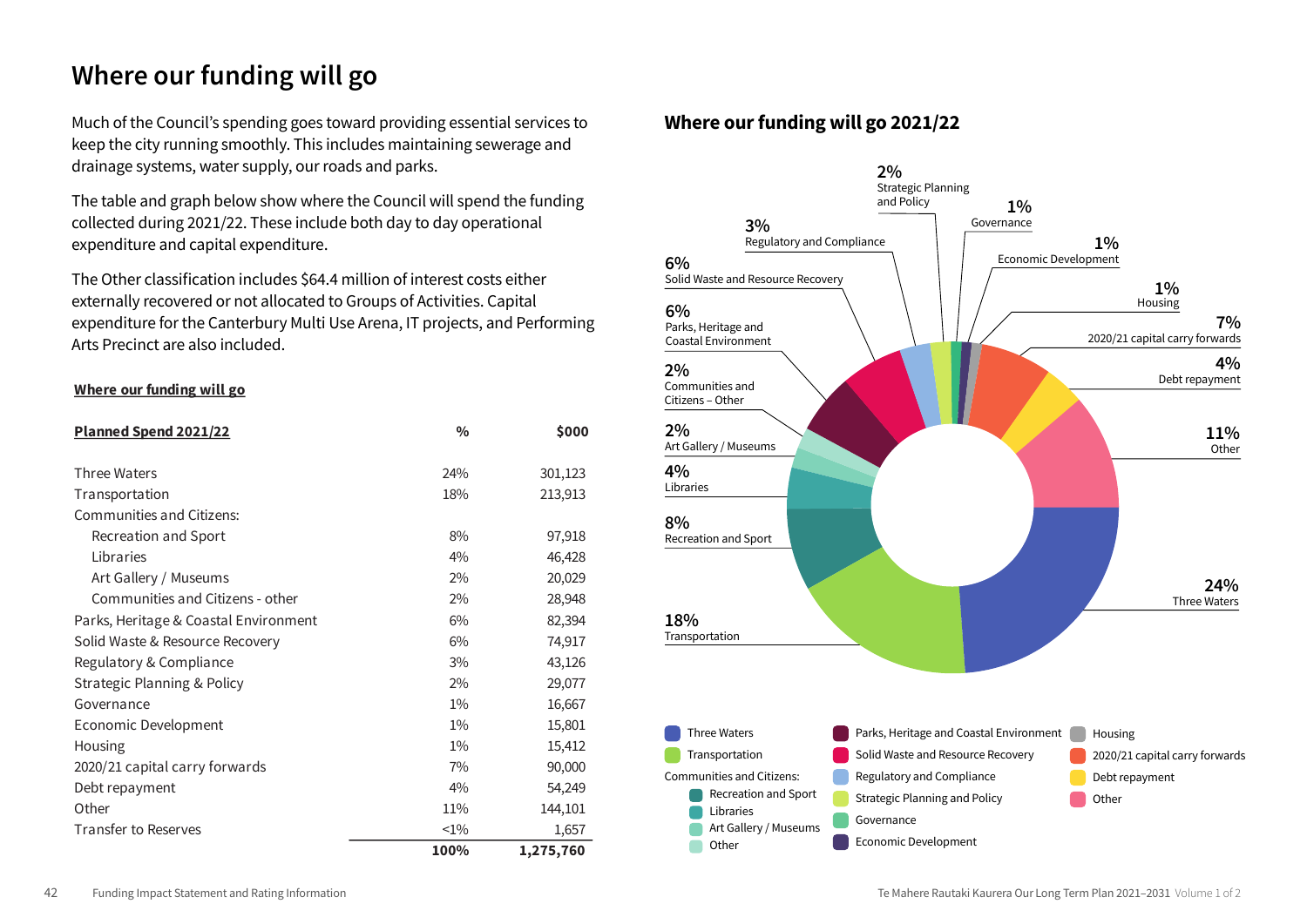### **Rating Information**

### **Income from Rates**

We use rates to fund the balance of our costs once all other funding sources are taken into account.

The total rates required to be assessed for the rating year beginning on 1 July 2021 is \$588.0 million (excluding GST). Two items of rating income are excluded from this figure, and from the specific rates details provided on the following pages:

- Excess water rates excluded because it is dependent on actual volumes consumed during the year. Excess water rates are budgeted to be \$4.2 million (excluding GST) in 2021/22.
- **Late payment penalties and arrears** penalties – excluded because they are dependent on actual late rates payments occurring during the year, or arrears from previous years remaining outstanding during the year. Late payment penalties and arrears penalties are budgeted to be \$2.6 million in 2021/22.

*Income Collected from Rates (incl GST)* **Rating Base** 

|                                                      | 2021/22  |
|------------------------------------------------------|----------|
|                                                      | I TP     |
| <b>Rates Collected</b>                               | (\$000s) |
| <b>General Rates:</b>                                |          |
| <b>Value-based General Rate</b>                      | 395,519  |
| Uniform Annual General Charge                        | 25,351   |
| <b>Targeted Rates:</b>                               |          |
| Water Supply:                                        |          |
| -- Normal Supply                                     | 77,403   |
| -- Restricted Supply                                 | 171      |
| -- Excess Supply <sup>1</sup>                        |          |
| -- Fire Service Connection                           | 133      |
| Land Drainage                                        | 44,150   |
| Sewerage                                             | 94,491   |
| <b>Waste Minimisation</b>                            | 33,509   |
| <b>Active Travel</b>                                 | 3,666    |
| Heritage                                             | 86       |
| Special Heritage (Arts Centre)                       | 230      |
| Special Heritage (Cathedral)                         | 1,195    |
| Akaroa Health Centre                                 | 155      |
| <b>Central City Business Association</b>             | 173      |
|                                                      | 676,231  |
| includes GST of                                      | 88,204   |
| <b>Total Excluding GST</b>                           | 588,027  |
| 1<br>Excess Water depends on actual volumes consumed |          |

The rates assessed for the 1 July 2021 to 30 June 2022 year are based on the following rating base:

|                                                                            | As at 30<br><b>June 2021</b> |
|----------------------------------------------------------------------------|------------------------------|
| Number of rating units                                                     | 177,350                      |
| Number of Separately-Used<br>or Inhabited Parts (SUIPs) of<br>rating units | 183,702                      |
| Total capital value of rating<br>units                                     | \$116.7<br>billion           |
| Total land value of those<br>rating units                                  | \$50.2<br>billion            |

### **Valuation system used for rating**

We set rates under Section 23 of the Local Government (Rating) Act 2002.

Some of our rates are in the form of fixed charges, but most are charged in proportion to each rating unit's rating valuation, where: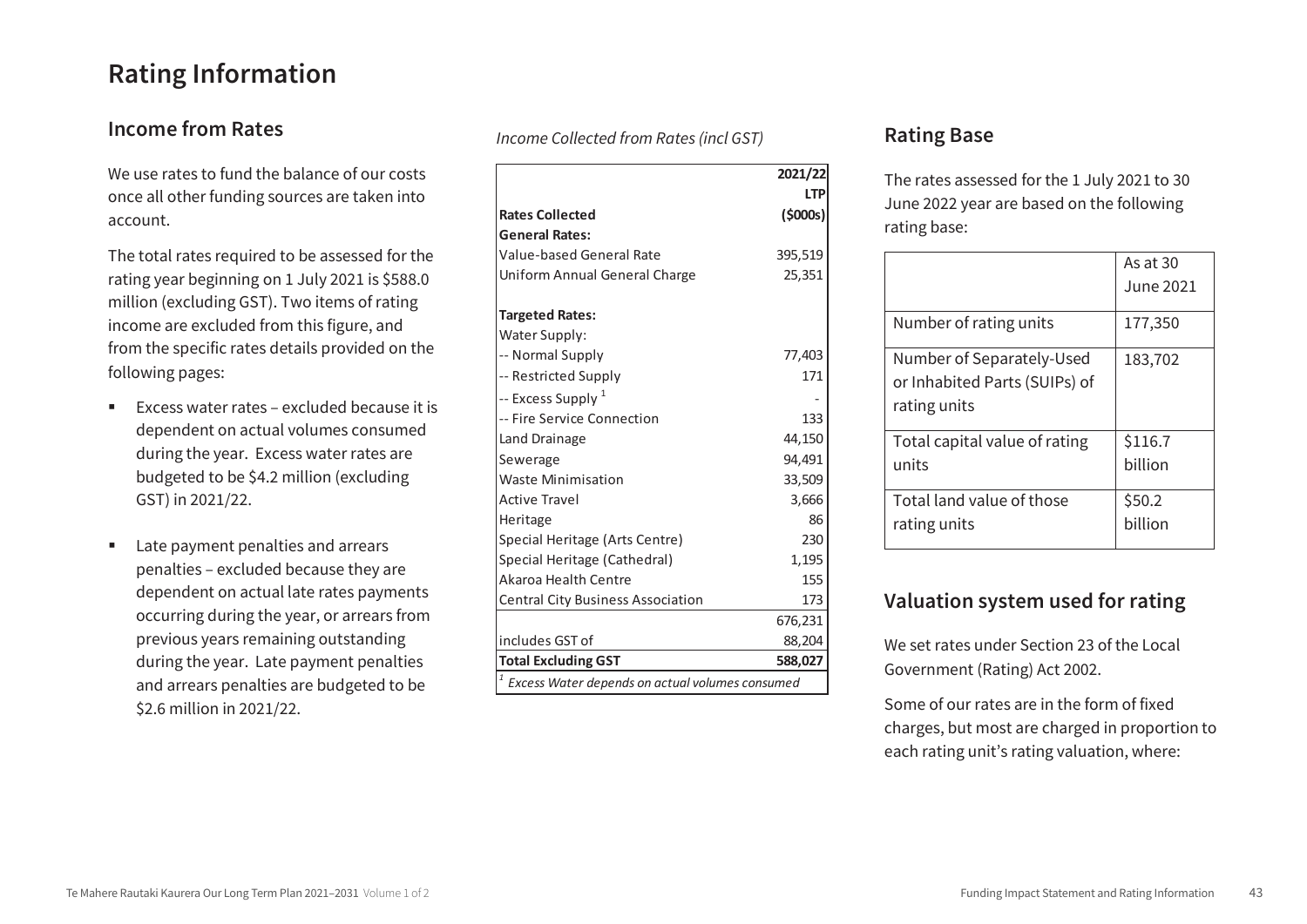- A rating unit is the property which is liable for rates (usually a separate property with its own certificate of title), and
- Rating valuations are set by independent valuers, based on property market conditions as at a specified date (currently 1 August 2019) – their purpose is to enable councils to allocate rates equitably between properties across the District; they are *not* intended to be an indication of current market value or cost of construction.

We use capital value for rating purposes (commonly thought of as the value of the land plus any improvements).

Where parts of a rating unit can be allocated to different categories (Standard, Business and Remote Rural), we may apportion the rateable value of that rating unit among those parts in order to calculate the overall liability for the rating unit.

Legislation requires that rating valuations be updated at least every three years, so that the distribution of value-based rates reasonably reflects property market conditions. The 2019 valuations are used as the basis of rates calculations from 1 July 2020 until 30 June 2023.

### **Valuation adjustments during the rating year**

Rating valuations must be adjusted whenever there is a significant change to the property (such as new building work or demolition), but:

- These adjustments must still be based on 2019 market prices, to maintain consistency across the tax base; and
- Rates charges cannot be changed to reflect the adjusted valuation until the next rating year (i.e. from 1 July)

### **Inspection of rates information**

For every rating unit, information from the District Valuation Roll and Rating Information Database (including Capital Value and liability for current-year rates) is available for inspection on the Council's Internet site (www.ccc.govt.nz, under the heading 'Services', then 'Rates and valuations' then 'Rates and valuation search') or by enquiry at any Council Service Centre.

## **Rates for 2021/22**

All of the rates and amounts set out in this document are proposed to apply to the rating year commencing 1 July 2021 and ending 30 June 2022, and include GST of 15 percent.

Some of our rates are set as a uniform amount per Separately Used or Inhabited Part of a rating unit (SUIP). In such cases, a SUIP is defined as a part which can be separately let and permanently occupied. Where the occupancy is an accessory to, or is ancillary to, another property or part thereof, then no separately used part exists. For example:

- not separately used parts of a rating unit include:
	- o a residential sleep-out or granny flat without independent kitchen facilities;
	- $\circ$  rooms in a hostel with a common kitchen;
	- $\circ$  a hotel room with or without kitchen facilities;
	- $\circ$  motel rooms with or without kitchen facilities;
	- o individual storage garages/sheds/ partitioned areas of a warehouse;
	- o individual offices/premises of partners in a partnership.
- separately used parts of a rating unit include:
	- o flats/apartments;
	- o flats which share kitchen/bathroom facilities;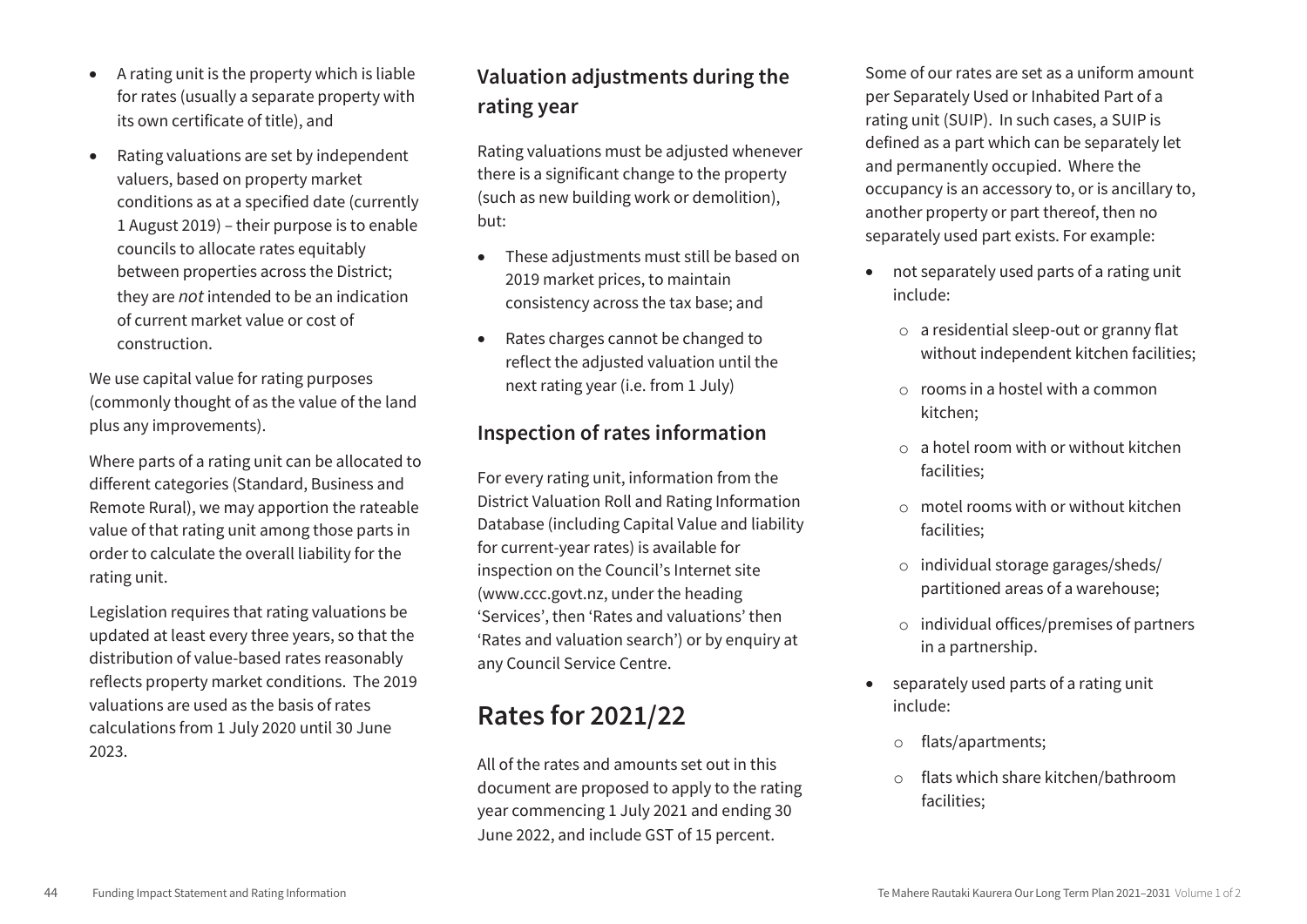o separately leased commercial areas even though they may share a reception.

#### **General rates**

General rates are collected in the form of both a value-based General Rate and a Uniform Annual General Charge (UAGC). The valuebased General Rate is set on capital values on a differential basis under the Local Government (Rating) Act 2002.

#### *Purpose of general rates:*

General rates, including the UAGC, provide the majority of our total rates requirement, and are calculated as the net rate requirement after targeted rates are determined. General rates (including the UAGC) therefore fund all our activities except to the extent they are funded by targeted rates or by other sources of funding.

#### *Value-based General Rate Differentials*

Differentials are applied to the value-based General Rate. The objective of these differentials is to collect more from identified Business properties and less from identified Remote Rural properties than would be the case under an un-differentiated value-based General Rate, in accordance with our Revenue & Financing Policy.

The differential categories are defined as follows:

#### *Standard*

Any rating unit which is:

- (a) used for residential purposes (including home-ownership flats); or
- (b) a Council-operated utility network; or
- (c) land not otherwise classified as Business or Remote Rural.

#### *Business*

Any rating unit which is:

- (a) used for a commercial or industrial purpose (including travellers and special purpose accommodation, offices and administrative and associated functions, commercially-owned and operated utility networks, and quarrying operations); or
- (b) land zoned Commercial or Industrial in the District Plan, situated anywhere in the District, except where the principal use is residential.

#### *Remote Rural*

Any rating unit which is:

(a) zoned residential or rural in the District Plan, *and*

(b) either

- i. greater than 20 hectares in size; or
- ii. situated outside the serviced area defined for the Sewerage Targeted rate (below), *and*
- (c) either:
	- i. used solely or principally for agricultural, horticultural, pastoral, or forestry purposes or the keeping of bees or poultry; or
	- ii. vacant land not otherwise used.

For the purpose of clarity the Remote Rural category does not include any rating unit which is:

- (a) used principally for industrial (including quarrying) or commercial purposes (as defined in Business above); or
- (b) used principally for residential purposes (including home-ownership flats).

For the purpose of these differential sector definitions, the District Plan means our operative District Plan.

The Business Differential is 1.697 and the Remote Rural Differential is 0.75. These have not changed from the previous year (2020/21).

Liability for the value-based General Rate is calculated as a number of cents per dollar of capital value: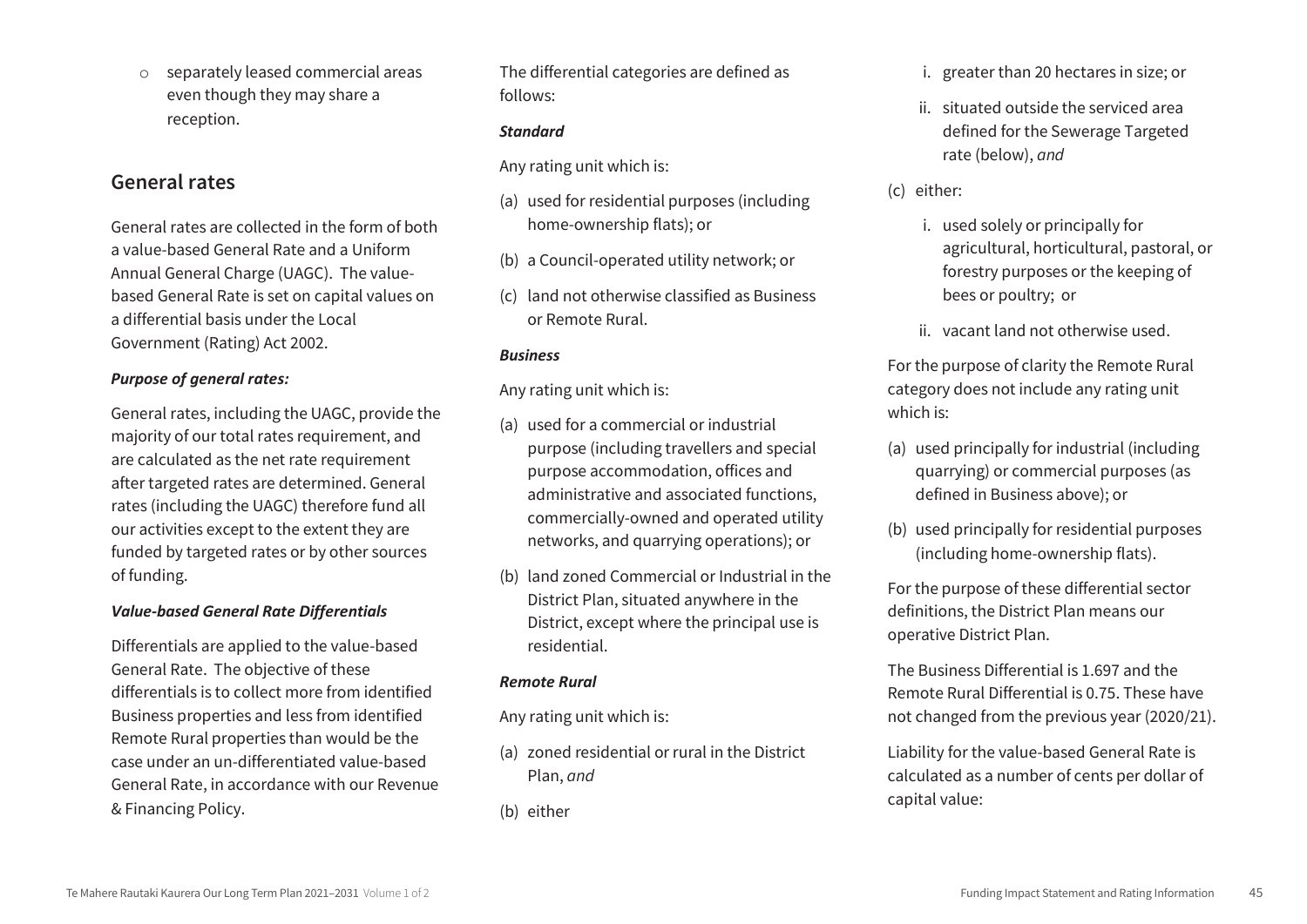| <b>Differential</b> | Rates           | <b>Differential</b> | Rev     |
|---------------------|-----------------|---------------------|---------|
| category            | $(cents / \xi)$ | factor              | (5000)  |
| Standard            | 0.315506        | 1.0000              | 262,220 |
| <b>Business</b>     | 0.535414        | 1.697               | 127,301 |
| Remote<br>Rural     | 0.236630        | 0.75                | 5,998   |

#### *Uniform Annual General Charge (UAGC)*

A portion of general rates is assessed as a UAGC, which is set under section 15(1)(b) of the Local Government (Rating) Act 2002.

*Purpose of the UAGC:* The UAGC modifies the impact of rating on a city-wide basis by ensuring that all rating units are charged a fixed amount to recognize the costs, associated with each property, which are uniformly consumed by the inhabitants of the community.

Liability for the UAGC is calculated as a uniform amount for each separately used or inhabited part of a rating unit:

| Land                           | <b>Basis</b> | Rates $(5)$ | Revenue<br>(5000) |
|--------------------------------|--------------|-------------|-------------------|
| All land in<br><b>District</b> | <b>SUIP</b>  | 138.00      | 25,351            |

#### **Targeted rates**

Targeted rates are set under sections 16, 18, and 19, and schedules 2 and 3 of the Local Government (Rating) Act 2002. We do not accept Lump Sum Contributions (as defined by Section 117A of the Local Government (Rating) Act 2002) in respect of any targeted rate.

Targeted rates may be applied either uniformly on all rating units or only on an identified group of ratepayers, depending on our determinations under s101(3) of the Local Government Act 2002. The definition and objective of each of the Targeted rates is described below.

#### *Water Supply Targeted Rate:*

The purpose of this rate (in conjunction with the separate targeted rates for Restricted Water Supply, Fire Connection, and Excess Water Supply described below) is to recover the cash operating cost of water supply, plus a significant share of the expected cost of related asset renewal and replacement (charged in lieu of depreciation) over the planning period.

It is assessed on every rating unit located within the serviced area, where the serviced area includes all rating units that are actually connected to the on-demand water reticulation system, those that have a

connection kit installed at the boundary, and those located within a specified distance of any part of the on-demand water reticulation system *except* where connection of properties within the specified distance is not possible for technical reasons (for example, if connection would require crossing third party land or if we do not permit connection due to capacity constraints). For developed properties the specified distance is 100 metres measured from the water reticulation system to a building on the land. For undeveloped properties the specified distance is 30 metres measured from the water reticulation system to the property boundary.

The serviced area does not include rating units supplied by a registered drinking-water supplier other than Council. Those drinking water suppliers are Christchurch International Airport, Devondale Estate, Living Springs and Waterloo Business Park.

The Water Supply Targeted Rate is set differentially, depending on whether a rating unit is actually connected – connected rating units are charged at the "Connected" differential, and non-connected rating units are charged the "Serviceable" differential which is set at half of the Connected differential.

Liability for the Water Supply Targeted Rate is calculated as a number of cents per dollar of capital value.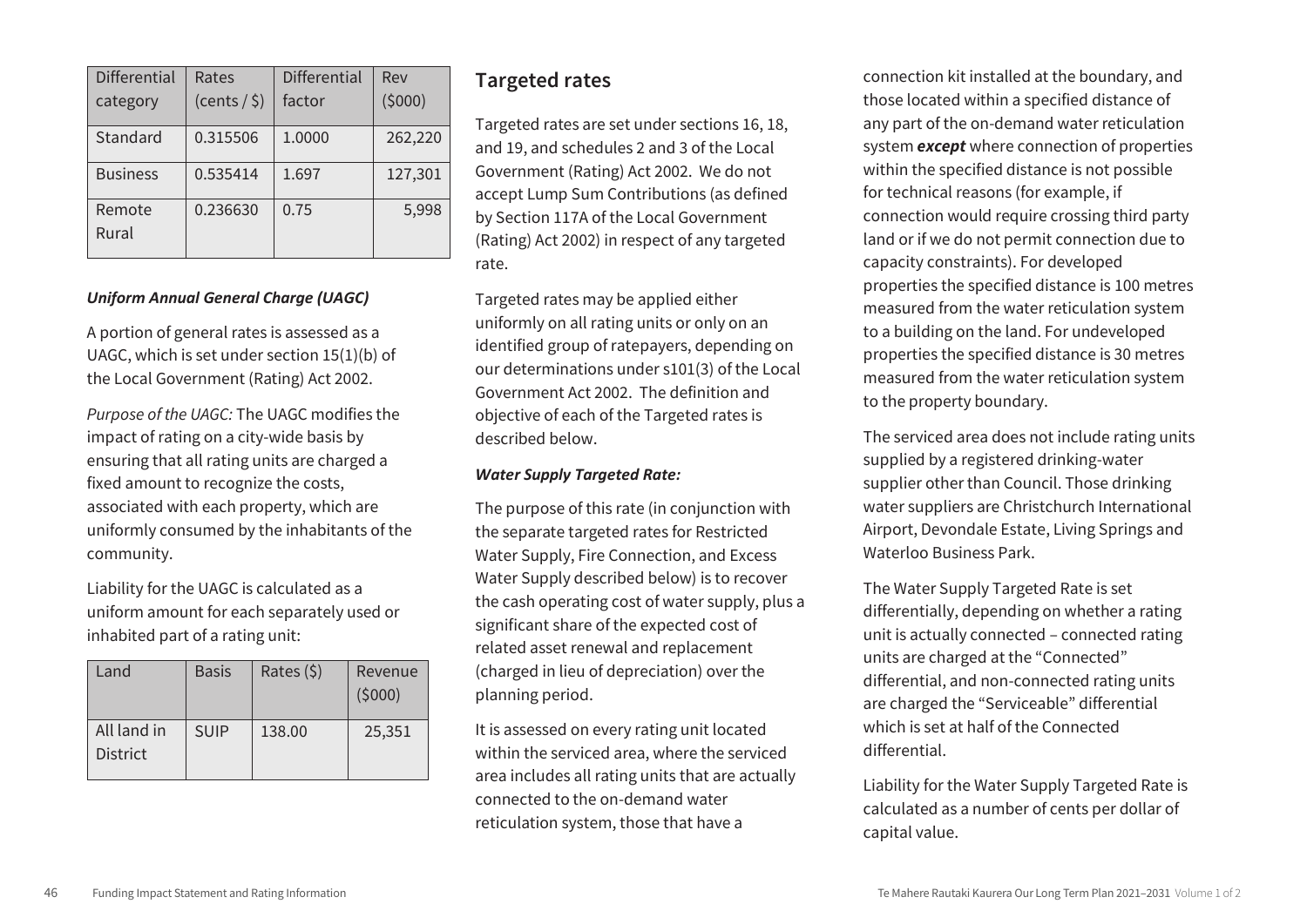| Categories  | Rates           | Different- | Rev    |
|-------------|-----------------|------------|--------|
|             | $(cents / \xi)$ | ial Factor | (5000) |
| Connected   | 0.071436        | 1.00       | 76,576 |
| Serviceable | 0.035718        | 0.50       | 827    |

#### *Restricted Water Supply Targeted Rate:*

The purpose of this rate is to contribute to the cost recovery of the activities described as being funded by the Water Supply Targeted Rate (above), by charging a uniform amount to properties not located within the Water Supply Targeted Rate serviced area but receiving a restricted water supply. It is assessed on every rating unit receiving the standard level of restricted service (being 1,000 litres of water supplied per 24-hour period). Where a rating unit receives multiple levels of service, they will be assessed multiple Restricted Water Supply Targeted Rates.

Liability for the Restricted Water Supply Targeted Rate is calculated as a uniform amount for each standard level of service received by a rating unit.

| Categories | Rates $(5)$ | Revenue<br>(5000) |
|------------|-------------|-------------------|
| Connected  | 236.78      | 171               |

#### *Water Supply Fire Connection Rate*

The purpose of the Water Supply Fire Connection Rate is to contribute to the cost recovery of the activities described as being funded by the Water Supply Targeted Rate (above), by charging a uniform amount to properties benefitting from a fire service connection. It is assessed on all rating units connected to the service on a per-connection basis.

Liability for the Water Supply Fire Connection Rate is calculated as a uniform amount for each connection:

| Categories | Rates $(5)$ | Revenue<br>(5000) |
|------------|-------------|-------------------|
| Connected  | 122.27      | 133               |

#### *Excess Water Supply Commercial Targeted Rate*

The purpose of this targeted rate is for commercial properties that place an unusually high demand on the water supply system to contribute an additional amount to the cost recovery of the activities described as being funded by the Water Supply Targeted Rate (above).

It is set under section 19 of the Local Government (Rating) Act 2002 and assessed as the water meters are read on every liable rating unit (see below), with invoices sent after each reading.

Liability for the Excess Water Supply Commercial Targeted Rate is calculated as a number of cents per cubic metre of water consumed in excess of the water supply targeted rate allowance for that rating unit:

| Categories | Rates (\$ per $m^3$ of<br>excess water<br>supplied) | Revenue<br>(5000) |
|------------|-----------------------------------------------------|-------------------|
| Liable     | 1.16                                                | 4,786             |

This rate will be charged to all rating units which receive a commercial water supply as defined in the Water Supply, Wastewater and Stormwater Bylaw 2014, *plus:*

- (a) land under single ownership on a single certificate of title and used for three or more household residential units
- (b) boarding houses
- (c) motels
- (d) rest homes

Each liable rating unit has a water supply targeted rate allowance. Water used in excess of this allowance will be charged at the stated rate per cubic metre.

The water supply targeted rate allowance for each property is effectively the amount of water already paid for under the Water Supply Targeted Rate – i.e. the total Water Supply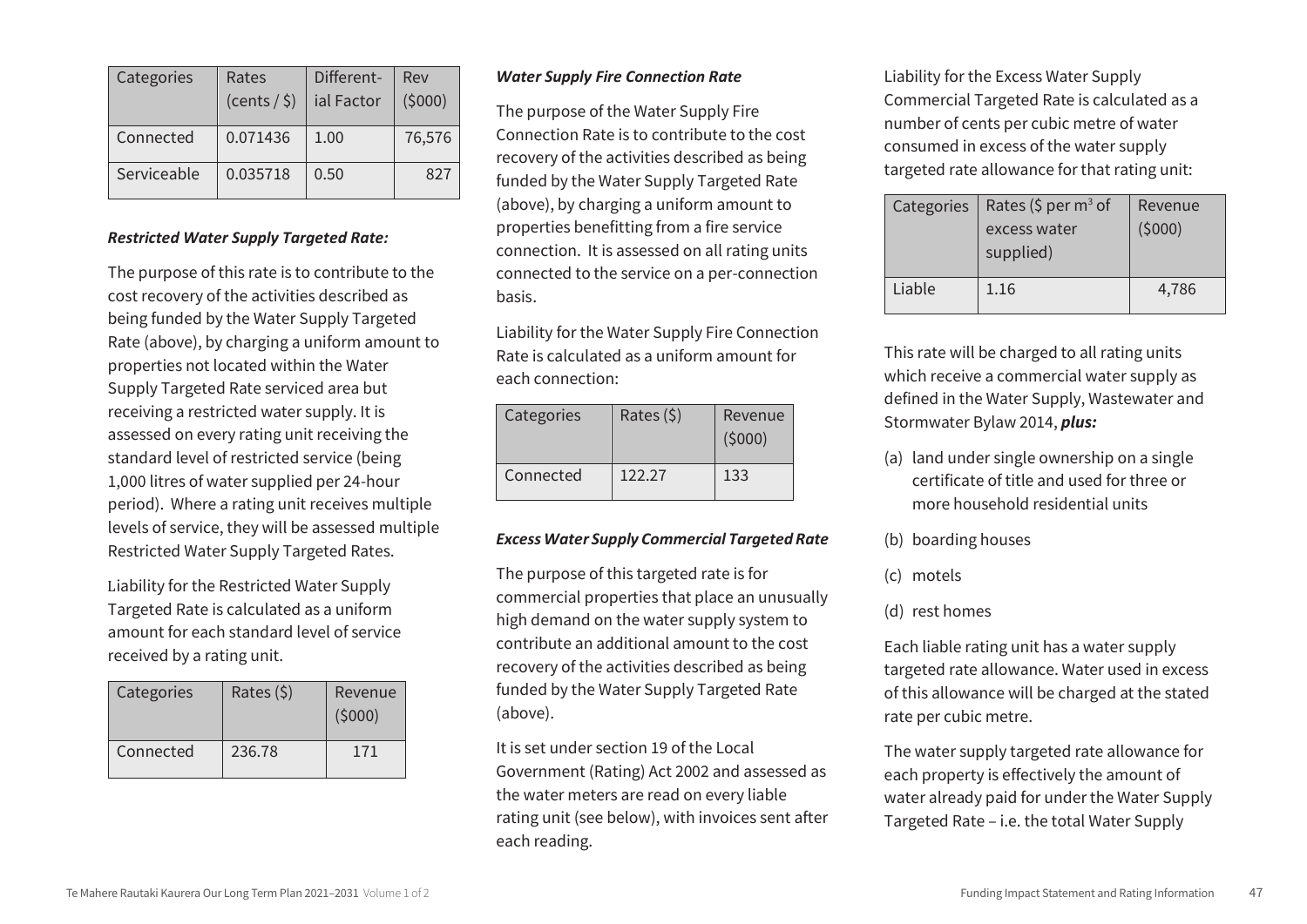Targeted Rate payable, divided by the above cubic-metre cost, then divided by 365 to give a daily cubic metre allowance. The Excess Water Supply Targeted Rate will be charged if actual use exceeds this calculated daily allowance, *provided that* all properties will be entitled to a minimum allowance of 0.6986 cubic metres per day.

For example, if a rating unit is assessed \$1,000 for the Water Supply Targeted Rate, that rating unit's water supply targeted rate allowance for the year is 862 cubic metres (\$1,000 divided by  $$1.16/m<sup>3</sup>$ , which is 2.36 cubic metres per day. If the meter readings are 91 days apart then the allowance is 215 cubic metres for that billing period (2.36 m<sup>3</sup>/day x 91 days). Liability for the Excess Water Supply Commercial Targeted Rate for that billing period is for any consumption by that rating unit over 215 cubic metres. So if 300 cubic metres were used in that billing period, the liability for the Excess Water Supply Commercial Targeted Rate for that billing period would be \$98.68 incl GST, which is the excess usage of 85 cubic metres  $(300 \text{m}^3 - 215 \text{m}^3)$  times the rate of \$1.16/m<sup>3</sup>.

The annual rates assessment identifies those ratepayers who are potentially liable for the Excess Water Supply Commercial Targeted Rate. It does not include the calculated liability as the water reading does not coincide with the assessment. Water meters are read progressively throughout the year. Following

each reading, a water-excess charge invoice is issued for those rating units which are liable. The invoice will refer to the assessment and will bill for the consumption for the period of the reading.

The latest water supply targeted rate allowance will be used, calculated on a daily basis.

#### *Excess Water Supply Residential Targeted Rate*

This targeted rate also contributes to the cost recovery of the activities described as being funded by the Water Supply Targeted Rate (above), by assessing additional charges on those residential properties placing an unusually high demand on the water supply system.

It is set under section 19 of the Local Government (Rating) Act 2002 and assessed as the water meters are read on every liable rating unit (see below), with invoices sent after each reading.

Liability for the Excess Water Supply Residential Targeted Rate is calculated as a number of cents per cubic metre of water used in excess of an allowance of 0.7 cubic metres per day per separately used or inhabited part (SUIP) of a rating unit.

| Categories | Rates (\$ per $m^3$ of<br>excess water<br>supplied) | Revenue<br>(5000) |
|------------|-----------------------------------------------------|-------------------|
| Liable     | 1.35                                                | n*                |

This rate will be charged to all metered residential rating units where the meter records usage for a single rating unit. The rate will also be charged where the meter records usage for multiple rating units where there is a special agreement in force specifying which rating unit/ratepayer is responsible for payment.

The annual rates assessment identifies those ratepayers who are potentially liable for the Excess Water Supply Residential Targeted Rate. It does not include the calculated liability as the water reading does not coincide with the assessment. Water meters are read progressively throughout the year. Following each reading, a water-excess charge invoice is issued for those rating units which are liable. The invoice will refer to the assessment and will bill for the consumption for the period of the reading.

\*In the 2021/22 financial year only residential rating units that were assessed for excess water in the 2020/21 financial year will be assessed for this rate. The rate will be fully assessed and applied from the 2022/23 financial year.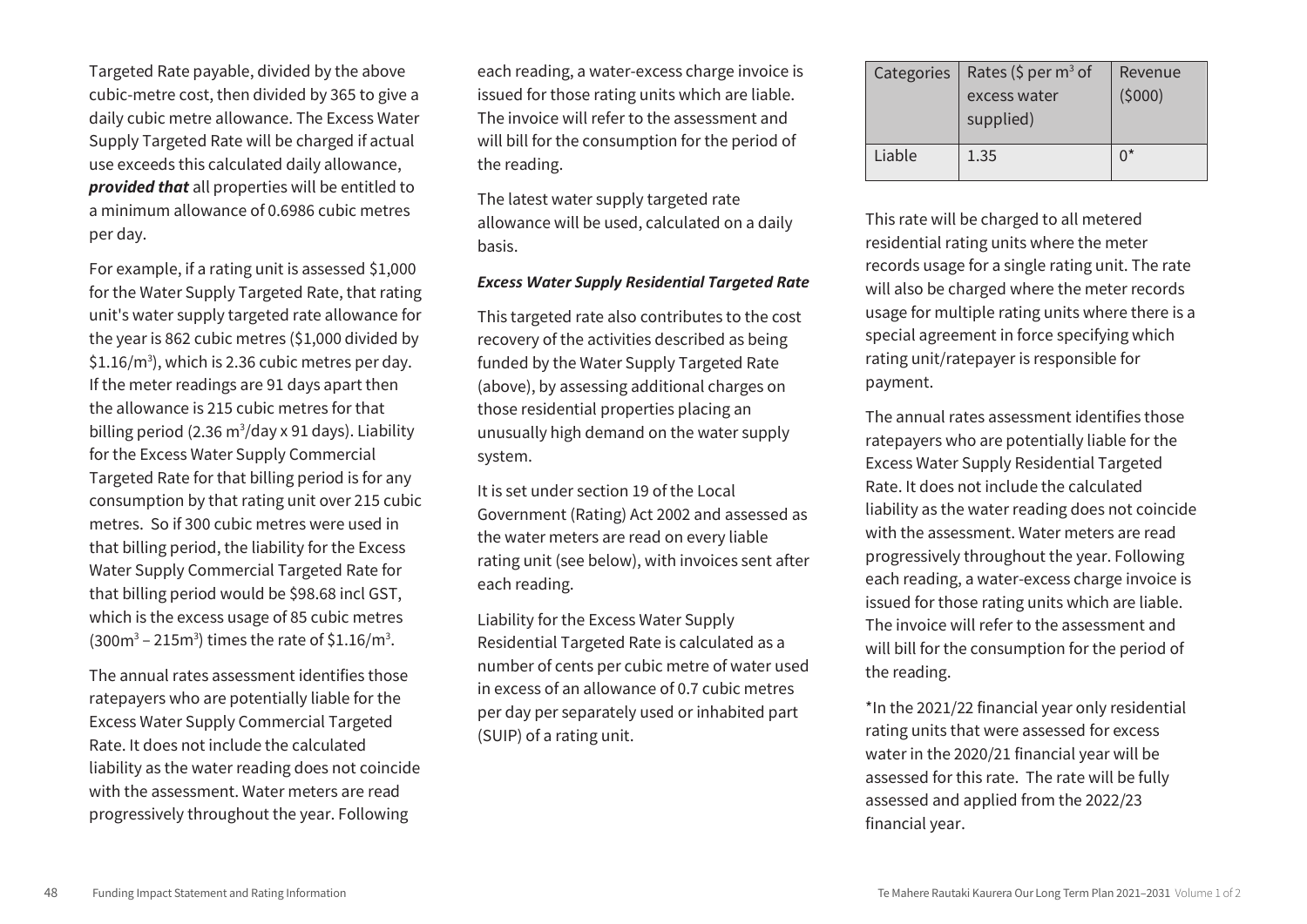#### *Land Drainage Targeted Rate:*

The purpose of this rate is to recover the cash operating cost of the stormwater drainage, and the flood protection and control works groups of activities, plus a significant share of the expected cost of related asset renewal and replacement (charged in lieu of depreciation) over the planning period. The rate is assessed on every rating unit which is within the serviced area. The serviced area includes all developed land within the District or where there is a land drainage service.

Liability for the Land Drainage Targeted Rate is calculated as a number of cents per dollar of capital value.

| Categories           | Rates<br>(cents / <i>§</i> ) | Revenue<br>(5000) |
|----------------------|------------------------------|-------------------|
| Within serviced area | 0.041885                     | 44,150            |

#### *Sewerage Targeted Rate:*

The purpose of this rate is to recover the cash operating cost of wastewater collection, treatment and disposal, plus a significant share of the expected cost of related asset renewal and replacement (charged in lieu of depreciation) over the planning period. It is assessed on every rating unit located within the serviced area, where the serviced area includes all rating units that are actually connected to the wastewater network, those

with a connection kit installed at the boundary, and those located within a specified distance of any part of the wastewater network *except* where connection of properties within the specified distance is not possible for technical reasons (for example, if connection would require crossing third party land or if we do not permit connection due to capacity constraints). For developed properties, the specified distance is 100 metres, measured from the wastewater network to a building on the land. For undeveloped properties, the specified distance is 30 metres measured from the wastewater network to the property boundary.

Liability for the Sewerage Targeted Rate is calculated as a number of cents per dollar of capital value.

| Categories           | Rates<br>$(cents / \xi)$ (\$000) | Revenue |
|----------------------|----------------------------------|---------|
| Within serviced area | 0.084700                         | 94.491  |

#### *Active Travel Targeted Rate*

The purpose of this rate is to contribute to the operating cost of the Active Travel Programme (including pedestrian networks and cycleways). It is assessed on all rating units in the District.

Liability for the Active Travel Targeted Rate is calculated as a uniform amount for each separately used or inhabited part of a rating unit:

| Land                           | <b>Basis</b> | Rates $(5)$ | Revenue<br>(5000) |
|--------------------------------|--------------|-------------|-------------------|
| All land in<br><b>District</b> | <b>SUIP</b>  | 20.00       | 3,666             |

#### *Heritage Targeted Rate*

The purpose of this rate is to fund:

- a \$23.5 million grant towards the Canterbury Museum redevelopment scheduled over 3 years from 2024/25.
- planned capital expenditure of \$53.5 million associated with preserving key components of our own built heritage: the Provincial Chambers, Old Municipal Chambers and Robert McDougall Gallery.

The rate will recover these costs over 30 years. The rate is planned to cease in 2051/52. The rate will be phased in over three years from 2021/22, so the rate will increase in 2022/23 and again in 2023/34 to reach a level consistent with recovering the full capital costs above (excluding interest).

It is assessed on all rating units in the District.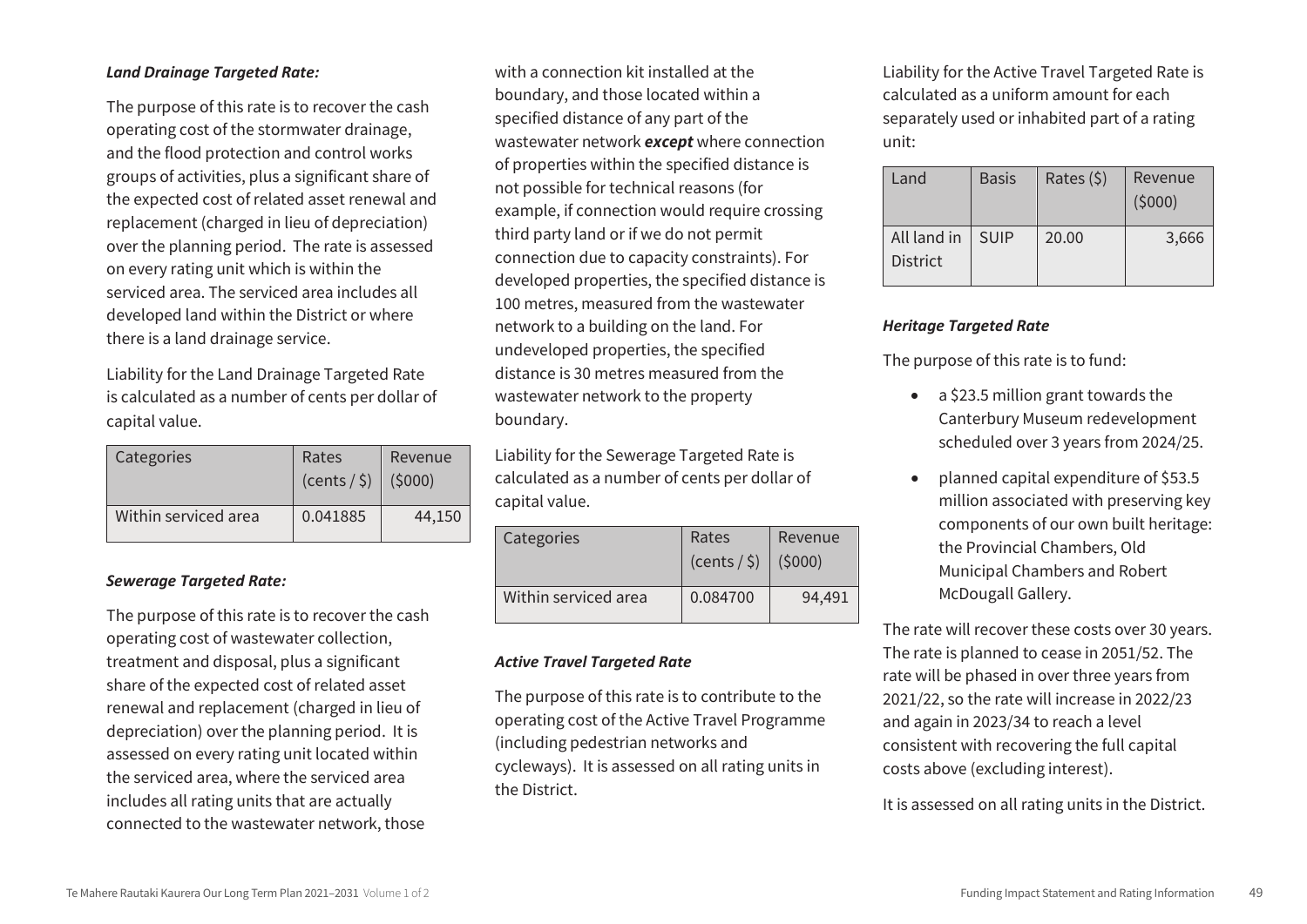Liability for the Heritage Targeted Rate is calculated as a number of cents per dollar of capital value.

| Categories           | Rates<br>$(cents / \xi)$ | Revenue<br>(5000) |  |  |
|----------------------|--------------------------|-------------------|--|--|
| All land in District | 0.000077                 | 86                |  |  |

#### *Special Heritage (Arts Centre) Targeted Rate*

The purpose of this rate is to fund a \$5.5 million grant to the Arts Centre paid over three years. The rate will recover this cost over 10 years.

The rate is planned to cease in 2031/32. The rate will be phased in over two years from 2021/22, so the rate will increase in 2022/23 to reach a level consistent with recovering the full cost above (excluding interest).

It is assessed on all rating units in the District.

Liability for the Special Heritage (Arts Centre) Targeted Rate is calculated as a number of cents per dollar of capital value.

| Categories           | Rates<br>(cents / <i>§</i> ) | Revenue<br>(5000) |
|----------------------|------------------------------|-------------------|
| All land in District | 0.000205                     | 230               |

#### *Special Heritage (Cathedral) Targeted Rate*

The purpose of this rate is to fund a \$10 million grant supporting the restoration of the Anglican Cathedral. It is assessed on all rating units in the District and will cease on 30 June 2028.

Liability for the Special Heritage (Cathedral) Targeted Rate is calculated as a uniform amount for each separately used or inhabited part of a rating unit:

| Land                           | <b>Basis</b> | Rates (\$) | Revenue<br>(5000) |
|--------------------------------|--------------|------------|-------------------|
| All land in<br><b>District</b> | <b>SUIP</b>  | 6.52       | 1,195             |

#### *Akaroa Community Health Trust Targeted Rate*

The purpose of this rate is to fund a grant of up to \$1.3 million plus GST to the Akaroa Community Health Trust in June 2023. The rate will cease on 30 June 2023. The grant relates to the construction of a health centre in Akaroa.

Liability for the Akaroa Community Health Trust Targeted Rate is calculated as a uniform amount for each separately used or inhabited part of a rating unit within the eastern portion of Banks Peninsula ward (defined as valuation roll numbers 23890, 23900, 23910, 23920, 23930, 23940 and 23961):

| Land                                                  | <b>Basis</b> | Rates | Revenue<br>(5000) |
|-------------------------------------------------------|--------------|-------|-------------------|
| All land in<br>specified<br>valuation roll<br>numbers | <b>SUIP</b>  | 55.14 | 155               |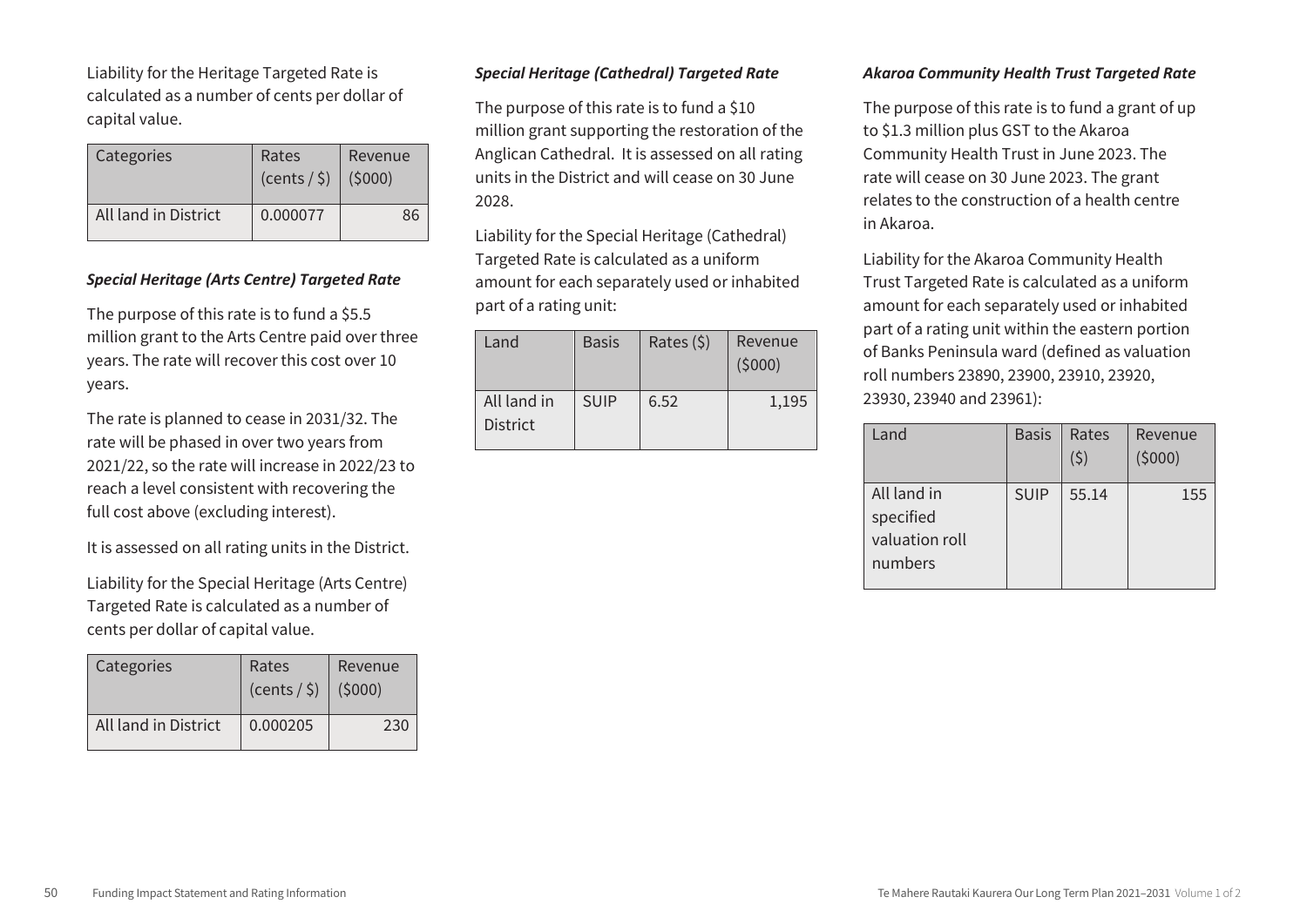#### *Waste Minimisation Targeted Rate:*

The purpose of this rate is to recover the cash operating cost of the collection and disposal of recycling and organic waste, plus a significant share of the expected cost of related asset renewal and replacement (charged in lieu of depreciation) over the planning period.

The Waste Minimisation Targeted Rate is set differentially, based on location within or outside our kerbside collection area – rating units located within this area are charged at the Full Charge differential, and those located outside this area are charged at the Part Charge differential which is set at 75 per cent of the Full Charge differential.

The Waste Minimisation Targeted Rate applies to all land within the<br>District except for:

- ישוstrict except for:<br>● Properties in the following CBD area that receive the inner city bag collection service area (refer to map below):
- **land which does not have improvements recorded,**
- land with a storage shed only and the capital value is less than \$30,000.  $\frac{1}{2}$  storage shed only and the capital value is less than the capital value is less than the capital value is less than the capital value is less than the capital value is less than the capital value is less than the

Liability for the Waste Minimisation Targeted Rate is calculated as a fixed dollar amount for each separately used or inhabited part of a rating unit that is within the land described above and assessed for the UAGC.

| Categories  | <b>Basis</b> | Rates (\$) | Revenue<br>(5000) |
|-------------|--------------|------------|-------------------|
| Full charge | <b>SUIP</b>  | 196.45     | 33,246            |
| Part charge | <b>SUIP</b>  | 147.34     | 263               |

#### *Inner City Bag Collection Area*

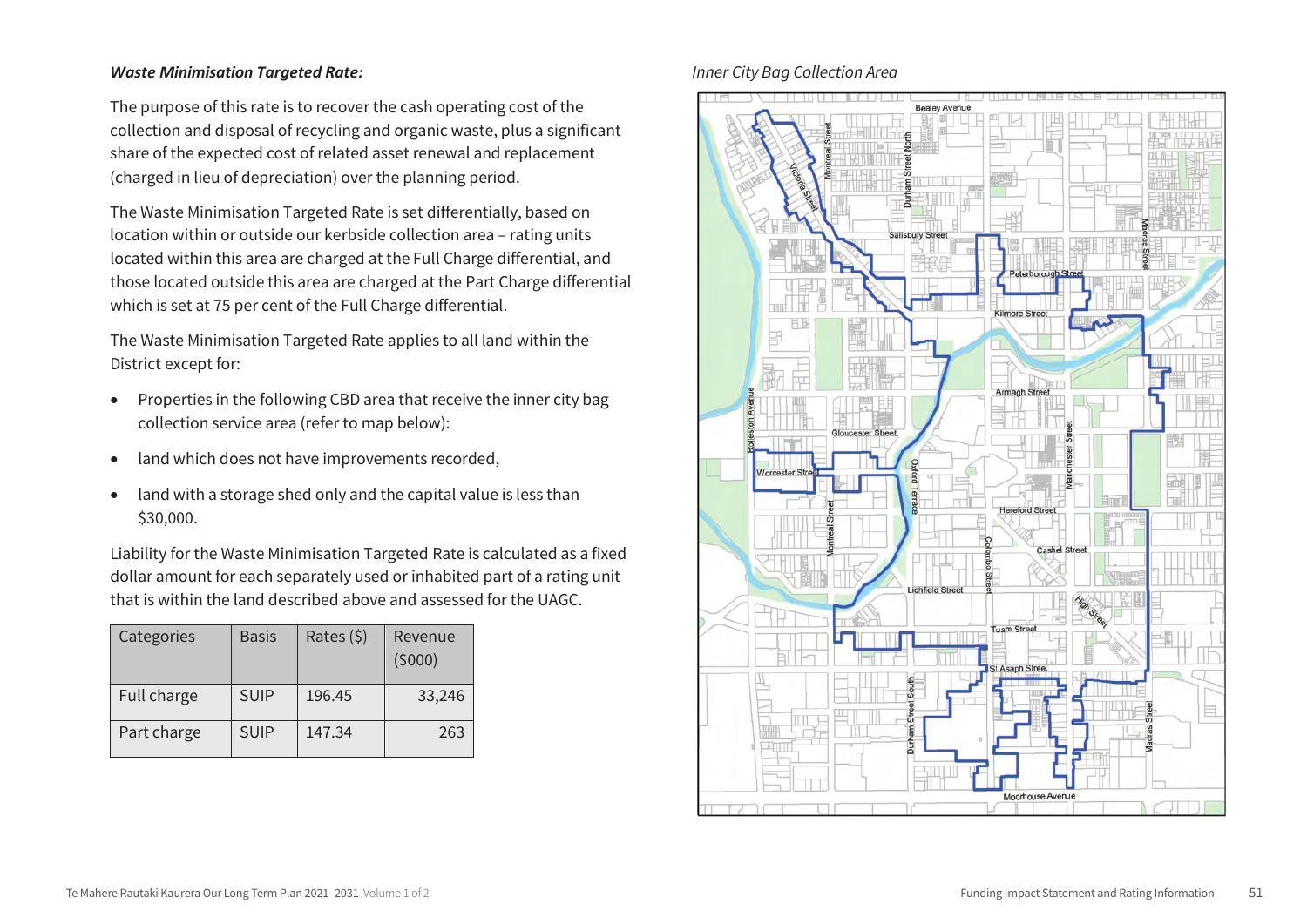#### *Central City Business Association Targeted Rate*

The purpose of this rate is to fund a \$150,000 (plus GST if any) grant to the Central City Business Association (CCBA) to support their activities.

It is assessed on all business rating units in the CCBA Area that have a land value greater than or equal to \$50,000.

The CCBA Area is the land within the red boundary defined shown in the map.

Liability for the CCBA Targeted Rate is calculated as a uniform amount for each rating unit.

| Land                                                                    | <b>Basis</b>   | Rates<br>(5) | Revenue<br>(5000) |
|-------------------------------------------------------------------------|----------------|--------------|-------------------|
| Business rating units within the<br>CCBA Area with a land value greater | Rating<br>Unit | 277.78       | 173               |
| than or equal to \$50,000                                               |                |              |                   |

#### *CCBA Area*

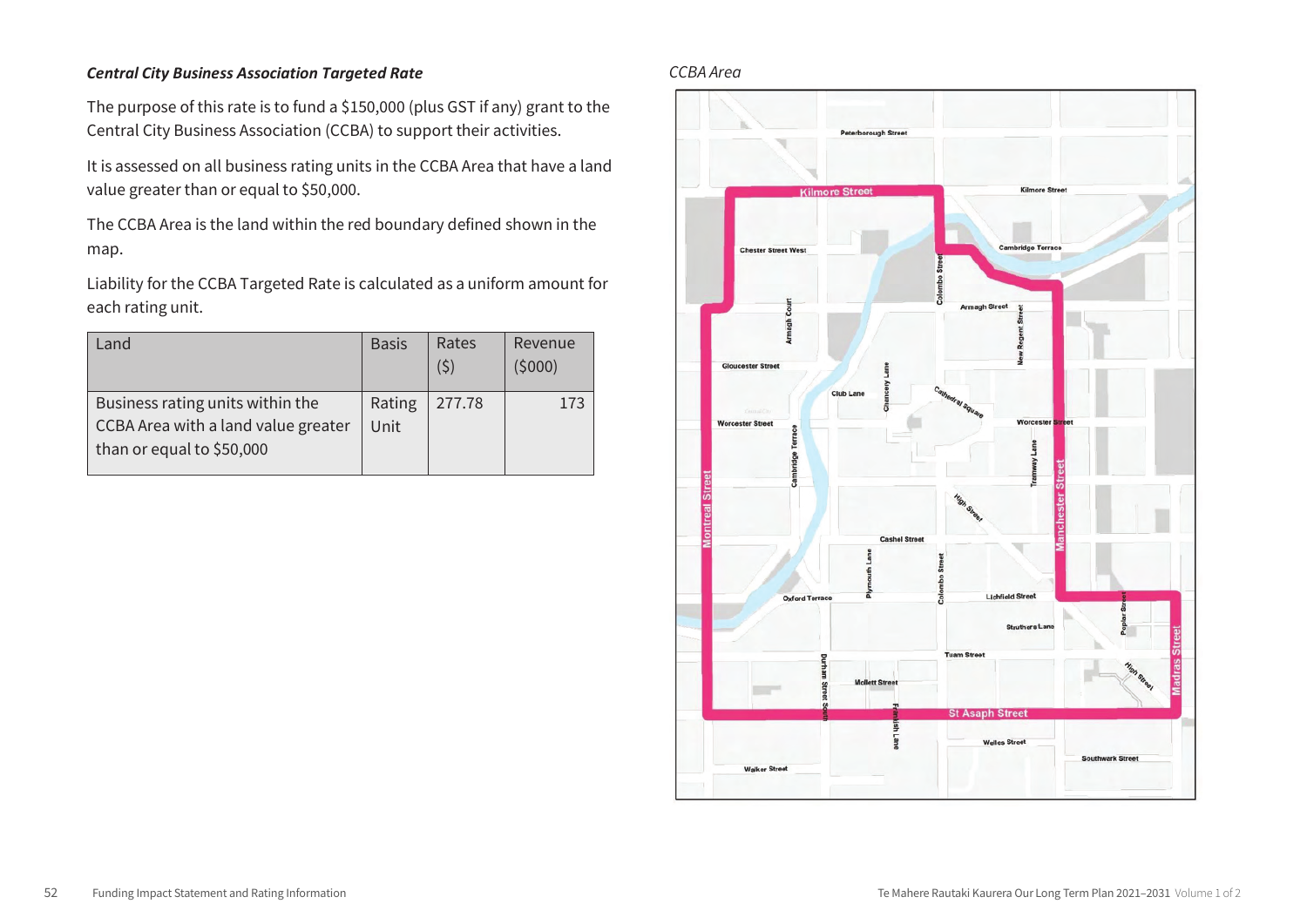### **Indicative rates**

The following tables show our rates for a range of property types and values. Figures include 15% GST but exclude Ecan's regional council rates, late penalties, and any excess water charges.

The overall average rates increase to existing ratepayers this year is 4.97**%**. The rates increase experienced by each individual property will differ from this overall average, depending on:

- (a) The property's classification (whether it's a standard, business or remote rural property).
- (b) Which rates the property pays (for example, a property only pays the sewerage rate if it's within the sewerage serviced area).
- (c) The capital value of the property.
- (d) How many 'separately used or inhabited parts' (SUIPs) the property has. Fixed rates are paid based on the number of SUIPs. For example, a property with two flats will pay two fixed charges. Most residential properties have only one SUIP.

A detailed analysis of rates increases for particular groups of properties is set out in the rates analysis section.

The tables below show the components of the overall rates payable in 2021/22 for a range of property values in each sector.

**Standard properties** (includes residential houses)

- Around 158,400 properties pay the standard value-based General Rate (mostly houses).
- They typically pay the value-based General Rate (Standard), the UAGC, and targeted rates for Water Supply (Connected), Land Drainage, Sewerage, Heritage, Special Heritage (Arts Centre), Waste Minimisation (Full Charge), Active Travel and Special Heritage (Cathedral).
- For properties classified by our valuation service provider as residential dwellings and flats (excluding multi-unit properties and vacant sections):
	- o The average Capital Value (CV) is \$508,608
	- o Typical CCC rates on this average property are \$2,974.65

|                      | <b>Fixed rates (S)</b> |                         |                                |                                                  |                           | Value-based rates (\$)            |                           |                         |          |                 |                                                    |                              |            |
|----------------------|------------------------|-------------------------|--------------------------------|--------------------------------------------------|---------------------------|-----------------------------------|---------------------------|-------------------------|----------|-----------------|----------------------------------------------------|------------------------------|------------|
| CV                   | <b>UAGC</b>            | Waste<br>Min.<br>(Full) | <b>Active</b><br><b>Travel</b> | <b>Special</b><br><b>Heritage</b><br>(Cathedral) | <b>All fixed</b><br>rates | <b>General</b><br><b>Standard</b> | Water<br><b>Connected</b> | Land<br><b>Drainage</b> | Sewerage | <b>Heritage</b> | <b>Special</b><br><b>Heritage</b><br>(Arts Centre) | All value-<br>based<br>rates | Total (\$) |
| 200,000              | 138.00                 | 196.45                  | 20.00                          | 6.52                                             | 360.97                    | 631.01                            | 142.87                    | 83.77                   | 169.56   | 0.15            | 0.41                                               | 1.027.78                     | 1,388.75   |
| 300,000              | 138.00                 | 196.45                  | 20.00                          | 6.52                                             | 360.97                    | 946.52                            | 214.31                    | 125.66                  | 254.34   | 0.23            | 0.62                                               | 1.541.66                     | 1.902.63   |
| 400,000              | 138.00                 | 196.45                  | 20.00                          | 6.52                                             | 360.97                    | 1.262.02                          | 285.74                    | 167.54                  | 339.12   | 0.31            | 0.82                                               | 2.055.55                     | 2.416.52   |
| 500,000              | 138.00                 | 196.45                  | 20.00                          | 6.52                                             | 360.97                    | 1.577.53                          | 357.18                    | 209.43                  | 423.90   | 0.39            | 1.03                                               | 2.569.44                     | 2.930.41   |
| 600,000              | 138.00                 | 196.45                  | 20.00                          | 6.52                                             | 360.97                    | 1.893.04                          | 428.62                    | 251.31                  | 508.67   | 0.46            | 1.23                                               | 3.083.33                     | 3.444.30   |
| 700,000              | 138.00                 | 196.45                  | 20.00                          | 6.52                                             | 360.97                    | 2.208.54                          | 500.05                    | 293.20                  | 593.45   | 0.54            | 1.44                                               | 3.597.22                     | 3,958.19   |
| 800,000              | 138.00                 | 196.45                  | 20.00                          | 6.52                                             | 360.97                    | 2.524.05                          | 571.49                    | 335.08                  | 678.23   | 0.62            | 1.64                                               | 4.111.10                     | 4.472.07   |
| 1,000,000            | 138.00                 | 196.45                  | 20.00                          | 6.52                                             | 360.97                    | 3.155.06                          | 714.36                    | 418.85                  | 847.79   | 0.77            | 2.05                                               | 5.138.88                     | 5,499.85   |
| 1,500,000            | 138.00                 | 196.45                  | 20.00                          | 6.52                                             | 360.97                    | 4,732.59                          | 1.071.54                  | 628.28                  | 1,271.69 | 1.16            | 3.08                                               | 7,708.32                     | 8,069.29   |
| <b>Average House</b> |                        |                         |                                |                                                  |                           |                                   |                           |                         |          |                 |                                                    |                              |            |
| 508.608              | 138.00                 | 196.45                  | 20.00                          | 6.52                                             | 360.97                    | 1.604.69                          | 363.33                    | 213.03                  | 431.19   | 0.39            | 1.04                                               | 2,613.68                     | 2,974.65   |

Breakdown of 2021/22 annual rates (\$) for a standard property: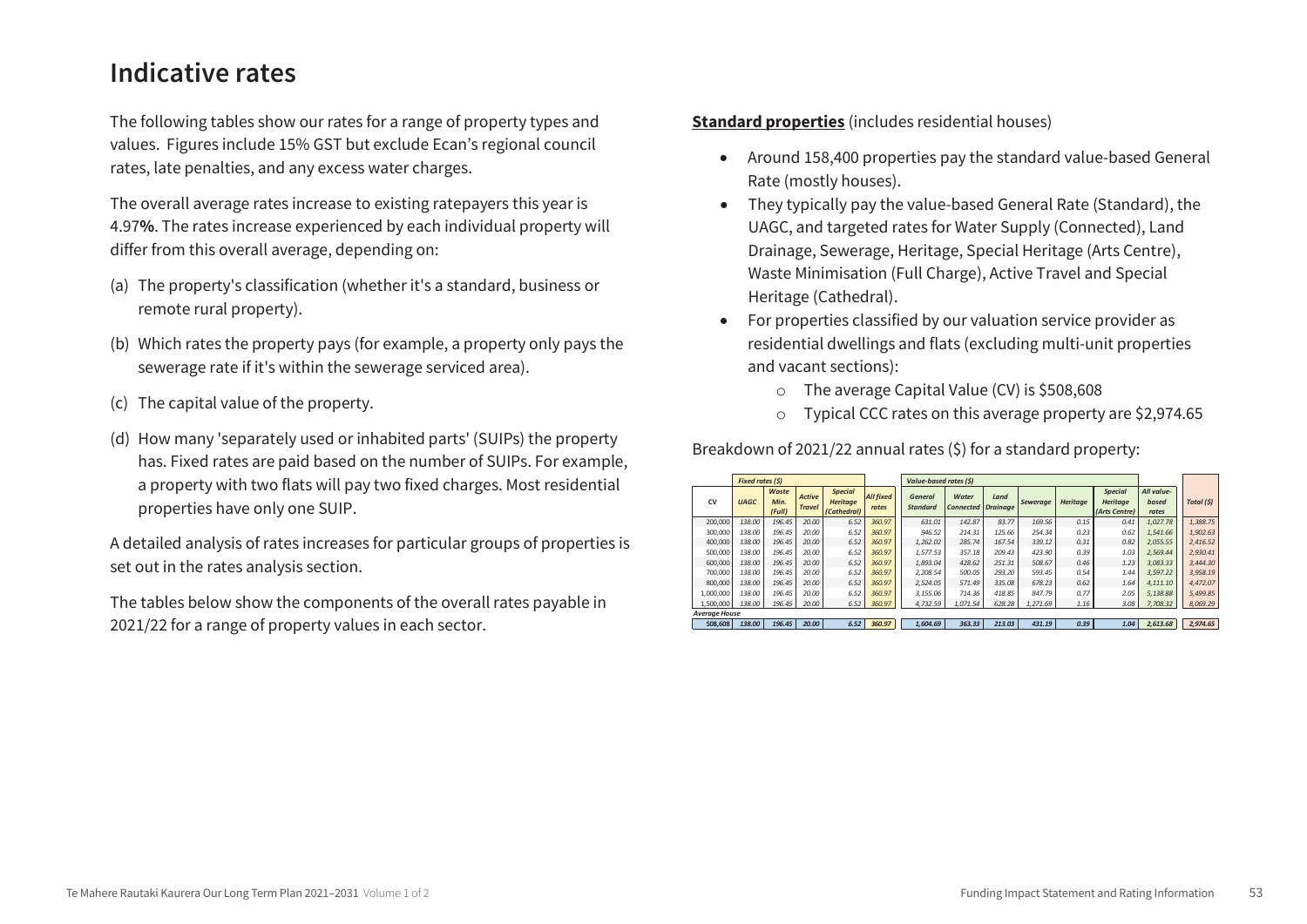#### **Business properties**

- Around 14,400 properties pay the Business value-based General Rate
- They typically pay the value-based General Rate (Business), the UAGC, and targeted rates for Water Supply (Connected), Land Drainage, Sewerage, Heritage, Special Heritage (Arts Centre), Waste Minimisation (Full Charge), Active Travel and Special Heritage (Cathedral).
- Central city business properties may also pay the Central City Business Association (CCBA) Targeted Rate. The table below relates to ratepayers that do not pay those rates.
- For properties classified by our valuation service provider as commercial or industrial:
	- o The average CV is \$1,858,572

o Typical CCC rates on this average property are \$13,999.10 Breakdown of 2021/22 annual rates (\$) for a business property:

|                         | <b>Fixed rates (S)</b> |                         |                                |                                                  |                           | Value-based rates (\$)            |                                    |          |                 |                 |                                                    |                              |            |
|-------------------------|------------------------|-------------------------|--------------------------------|--------------------------------------------------|---------------------------|-----------------------------------|------------------------------------|----------|-----------------|-----------------|----------------------------------------------------|------------------------------|------------|
| CV                      | <b>UAGC</b>            | Waste<br>Min.<br>(Full) | <b>Active</b><br><b>Travel</b> | <b>Special</b><br><b>Heritage</b><br>(Cathedral) | <b>All fixed</b><br>rates | <b>General</b><br><b>Business</b> | Water<br><b>Connected Draingge</b> | Land     | <b>Sewerage</b> | <b>Heritage</b> | <b>Special</b><br><b>Heritage</b><br>(Arts Centre) | All value-<br>based<br>rates | Total (\$) |
| 200,000                 | 138.00                 | 196.45                  | 20.00                          | 6.52                                             | 360.97                    | 1.070.83                          | 142.87                             | 83.77    | 169.56          | 0.15            | 0.41                                               | 1.467.59                     | 1,828.56   |
| 400,000                 | 138.00                 | 196.45                  | 20.00                          | 6.52                                             | 360.97                    | 2.141.66                          | 285.74                             | 167.54   | 339.12          | 0.31            | 0.82                                               | 2.935.18                     | 3,296.15   |
| 600,000                 | 138.00                 | 196.45                  | 20.00                          | 6.52                                             | 360.97                    | 3.212.48                          | 428.62                             | 251.31   | 508.67          | 0.46            | 1.23                                               | 4.402.78                     | 4,763.75   |
| 800,000                 | 138.00                 | 196.45                  | 20.00                          | 6.52                                             | 360.97                    | 4.283.31                          | 571.49                             | 335.08   | 678.23          | 0.62            | 1.64                                               | 5.870.37                     | 6,231.34   |
| 1.000.000               | 138.00                 | 196.45                  | 20.00                          | 6.52                                             | 360.97                    | 5.354.14                          | 714.36                             | 418.85   | 847.79          | 0.77            | 2.05                                               | 7.337.96                     | 7.698.93   |
| 1,500,000               | 138.00                 | 196.45                  | 20.00                          | 6.52                                             | 360.97                    | 8.031.21                          | 1.071.54                           | 628.28   | 1.271.69        | 1.16            | 3.08                                               | 11.006.94                    | 11.367.91  |
| 2.000.000               | 138.00                 | 196.45                  | 20.00                          | 6.52                                             | 360.97                    | 10,708.28                         | 1.428.72                           | 837.70   | 1,695.58        | 1.54            | 4.10                                               | 14.675.92                    | 15.036.89  |
| 3,000,000               | 138.00                 | 196.45                  | 20.00                          | 6.52                                             | 360.97                    | 16.062.42                         | 2.143.08                           | 1.256.55 | 2.543.37        | 2.31            | 6.15                                               | 22.013.88                    | 22.374.85  |
| 5.000.000               | 138.00                 | 196.45                  | 20.00                          | 6.52                                             | 360.97                    | 26,770,70                         | 3.571.80                           | 2.094.25 | 4.238.95        | 3.85            | 10.25                                              | 36.689.80                    | 37.050.77  |
| <b>Average Business</b> |                        |                         |                                |                                                  |                           |                                   |                                    |          |                 |                 |                                                    |                              |            |
| 1.858.572               | 138.00                 | 196.45                  | 20.00                          | 6.52                                             | 360.97                    | 9.951.05                          | 1.327.69                           | 778.46   | 1.575.68        | 1.43            | 3.81                                               | 13.638.13                    | 13.999.10  |

#### **Remote Rural properties**

- Around 2,400 properties pay the Remote Rural value-based General Rate.
- They typically pay the value-based General Rate (Remote Rural), the UAGC, and targeted rates for Heritage, Special Heritage (Arts Centre), Waste Minimisation (Part Charge), Active Travel and Special Heritage (Cathedral).
- For properties classified by our valuation service provider as rural:
	- o The average CV is \$1,039,580
	- o CCC rates on this average-value property are \$2,774.75

Breakdown of 2021/22 annual rates (\$) for a remote rural property:

|                                      | <b>Fixed rates (\$)</b> |                         |                                |                                                  |                           | Value-based rates (\$)                   |                 |                                                    |                           |            |
|--------------------------------------|-------------------------|-------------------------|--------------------------------|--------------------------------------------------|---------------------------|------------------------------------------|-----------------|----------------------------------------------------|---------------------------|------------|
| <b>CV</b>                            | <b>UAGC</b>             | Waste<br>Min.<br>(Part) | <b>Active</b><br><b>Travel</b> | <b>Special</b><br><b>Heritage</b><br>(Cathedral) | <b>All fixed</b><br>rates | <b>General</b><br><b>Remote</b><br>Rural | <b>Heritage</b> | <b>Special</b><br><b>Heritage</b><br>(Arts Centre) | All value-<br>based rates | Total (\$) |
| 200,000                              | 138.00                  | 147.34                  | 20.00                          | 6.52                                             | 311.86                    | 473.26                                   | 0.15            | 0.41                                               | 473.82                    | 785.68     |
| 400.000                              | 138.00                  | 147.34                  | 20.00                          | 6.52                                             | 311.86                    | 946.52                                   | 0.31            | 0.82                                               | 947.65                    | 1.259.51   |
| 600,000                              | 138.00                  | 147.34                  | 20.00                          | 6.52                                             | 311.86                    | 1.419.78                                 | 0.46            | 1.23                                               | 1,421.47                  | 1.733.33   |
| 800,000                              | 138.00                  | 147.34                  | 20.00                          | 6.52                                             | 311.86                    | 1.893.04                                 | 0.62            | 1.64                                               | 1,895.30                  | 2.207.16   |
| 1.000.000                            | 138.00                  | 147.34                  | 20.00                          | 6.52                                             | 311.86                    | 2.366.30                                 | 0.77            | 2.05                                               | 2,369.12                  | 2,680.98   |
| 1,500,000                            | 138.00                  | 147.34                  | 20.00                          | 6.52                                             | 311.86                    | 3.549.45                                 | 1.16            | 3.08                                               | 3,553.68                  | 3,865.54   |
| 2.000.000                            | 138.00                  | 147.34                  | 20.00                          | 6.52                                             | 311.86                    | 4.732.60                                 | 1.54            | 4.10                                               | 4.738.24                  | 5.050.10   |
| 3.000.000                            | 138.00                  | 147.34                  | 20.00                          | 6.52                                             | 311.86                    | 7.098.90                                 | 2.31            | 6.15                                               | 7.107.36                  | 7.419.22   |
| 5.000.000                            | 138.00                  | 147.34                  | 20.00                          | 6.52                                             | 311.86                    | 11,831.50                                | 3.85            | 10.25                                              | 11,845.60                 | 12, 157.46 |
| <b>Average Remote Rural Property</b> |                         |                         |                                |                                                  |                           |                                          |                 |                                                    |                           |            |
| 1.039.580                            | 138.00                  | 147.34                  | 20.00                          | 6.52                                             | 311.86                    | 2.459.96                                 | 0.80            | 2.13                                               | 2.462.89                  | 2.774.75   |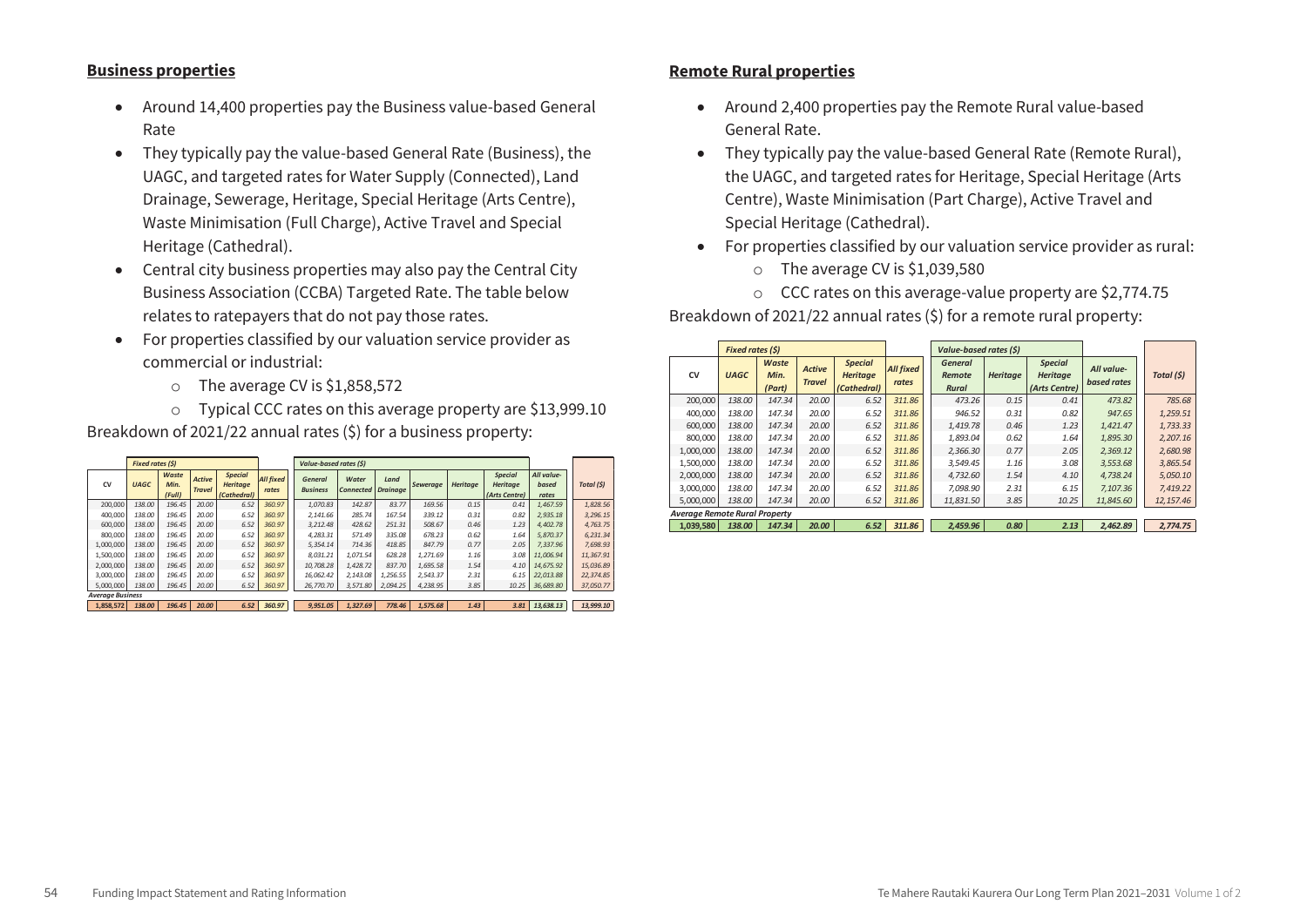### **Rates analysis**

This analysis shows the increase in rates compared with the previous year for typical ratepayers with different property values. The analysis is on a GST-inclusive basis, and excludes Ecan rates, excess water charges and penalties.

#### **Typical houses**

A typical house pays the following rates:

- **Value-based rates:** general (standard), water connected, land drainage, sewerage, heritage and special heritage (Arts Centre) rates
- **Fixed rates:** the uniform annual general charge (UAGC), waste minimisation (full), active travel and special heritage (Cathedral) rates

The following table shows rates increases for typical houses of varying sizes.

#### *Typical houses*

| <b>CV</b>            | 2020/21 |           | 2021/22 |           | Annual        |        | Weekly        |       | Change (%) |
|----------------------|---------|-----------|---------|-----------|---------------|--------|---------------|-------|------------|
|                      | Rates   |           | Rates   |           | increase (\$) |        | increase (\$) |       |            |
| 200,000              | \$      | 1,337.57  | \$      | 1,388.75  | \$            | 51.18  | \$            | 0.98  | 3.83%      |
| 300,000              | \$      | 1,825.17  | \$      | 1,902.63  | \$            | 77.46  | \$            | 1.49  | 4.24%      |
| 400,000              | \$      | 2,312.77  | \$      | 2,416.52  | \$            | 103.75 | \$            | 2.00  | 4.49%      |
| 500,000              | \$      | 2,800.37  | \$      | 2,930.41  | \$            | 130.04 | \$            | 2.50  | 4.64%      |
| 600,000              | \$      | 3,287.97  | \$      | 3.444.30  | \$            | 156.33 | \$            | 3.01  | 4.75%      |
| 700,000              | \$      | 3,775.57  | \$      | 3,958.19  | \$            | 182.62 | \$            | 3.51  | 4.84%      |
| 800,000              | \$      | 4,263.17  | \$      | 4,472.07  | \$            | 208.90 | \$            | 4.02  | 4.90%      |
| 1,000,000            | \$      | 5,238.37  | Ś       | 5,499.85  | \$            | 261.48 | \$            | 5.03  | 4.99%      |
| 1,500,000            | \$      | 7,676.37  | Ś       | 8,069.29  | \$            | 392.92 | \$            | 7.56  | 5.12%      |
| 2,000,000            | \$      | 10,114.37 | Ś       | 10,638.73 | \$            | 524.36 | \$            | 10.08 | 5.18%      |
| 3.000.000            | Ś       | 14,990.37 | Ś       | 15,777.61 | \$            | 787.24 | \$            | 15.14 | 5.25%      |
| <b>Average House</b> |         |           |         |           |               |        |               |       |            |
| 508.608              | \$      | 2.842.34  | \$      | 2,974.65  | \$            | 132.30 | \$            | 2.54  | 4.65%      |

The average house will have a rates increase of \$2.54 per week.

#### **Typical businesses**

A typical business pays the following rates:

- **Value-based rates:** general (business), water connected, land drainage, sewerage, heritage and special heritage (Arts Centre) rates
- **Fixed rates:** the uniform annual general charge (UAGC), waste minimisation (full), active travel and special heritage (Cathedral) rates

The following table shows rates increases for typical business properties of varying sizes. It assumes the property does not pay the Central City Business Association (CCBA) Targeted Rate.

#### *Typical businesses*

|           | 2020/21                 |            | 2021/22 |           | Annual        |          | Weekly        |       | Change (%) |  |
|-----------|-------------------------|------------|---------|-----------|---------------|----------|---------------|-------|------------|--|
| <b>CV</b> | Rates                   |            | Rates   |           | increase (\$) |          | increase (\$) |       |            |  |
| 200,000   | \$                      | 1,753.93   | \$      | 1,828.56  | \$            | 74.64    | \$            | 1.44  | 4.26%      |  |
| 400,000   | \$                      | 3,145.48   | \$      | 3,296.15  | \$            | 150.67   | \$            | 2.90  | 4.79%      |  |
| 600,000   | \$                      | 4,537.04   | \$      | 4,763.75  | \$            | 226.71   | \$            | 4.36  | 5.00%      |  |
| 800,000   | Ś                       | 5,928.59   | \$      | 6,231.34  | \$            | 302.74   | \$            | 5.82  | 5.11%      |  |
| 1,000,000 | \$                      | 7,320.15   | Ś       | 7,698.93  | \$            | 378.78   | \$            | 7.28  | 5.17%      |  |
| 1,500,000 | \$                      | 10,799.04  | Ś       | 11,367.91 | \$            | 568.87   | \$            | 10.94 | 5.27%      |  |
| 2,000,000 | \$                      | 14,277.93  | Ś       | 15,036.89 | \$            | 758.96   | \$            | 14.60 | 5.32%      |  |
| 3,000,000 | \$                      | 21,235.71  | Ś       | 22,374.85 | Ś             | 1,139.14 | \$            | 21.91 | 5.36%      |  |
| 5,000,000 | Ś                       | 35, 151.27 | \$      | 37,050.77 | Ś             | 1,899.50 | \$            | 36.53 | 5.40%      |  |
|           | <b>Average Business</b> |            |         |           |               |          |               |       |            |  |
| 1,858,572 | S                       | 13,293.91  | \$      | 13.999.10 | \$            | 705.19   | \$            | 13.56 | 5.30%      |  |